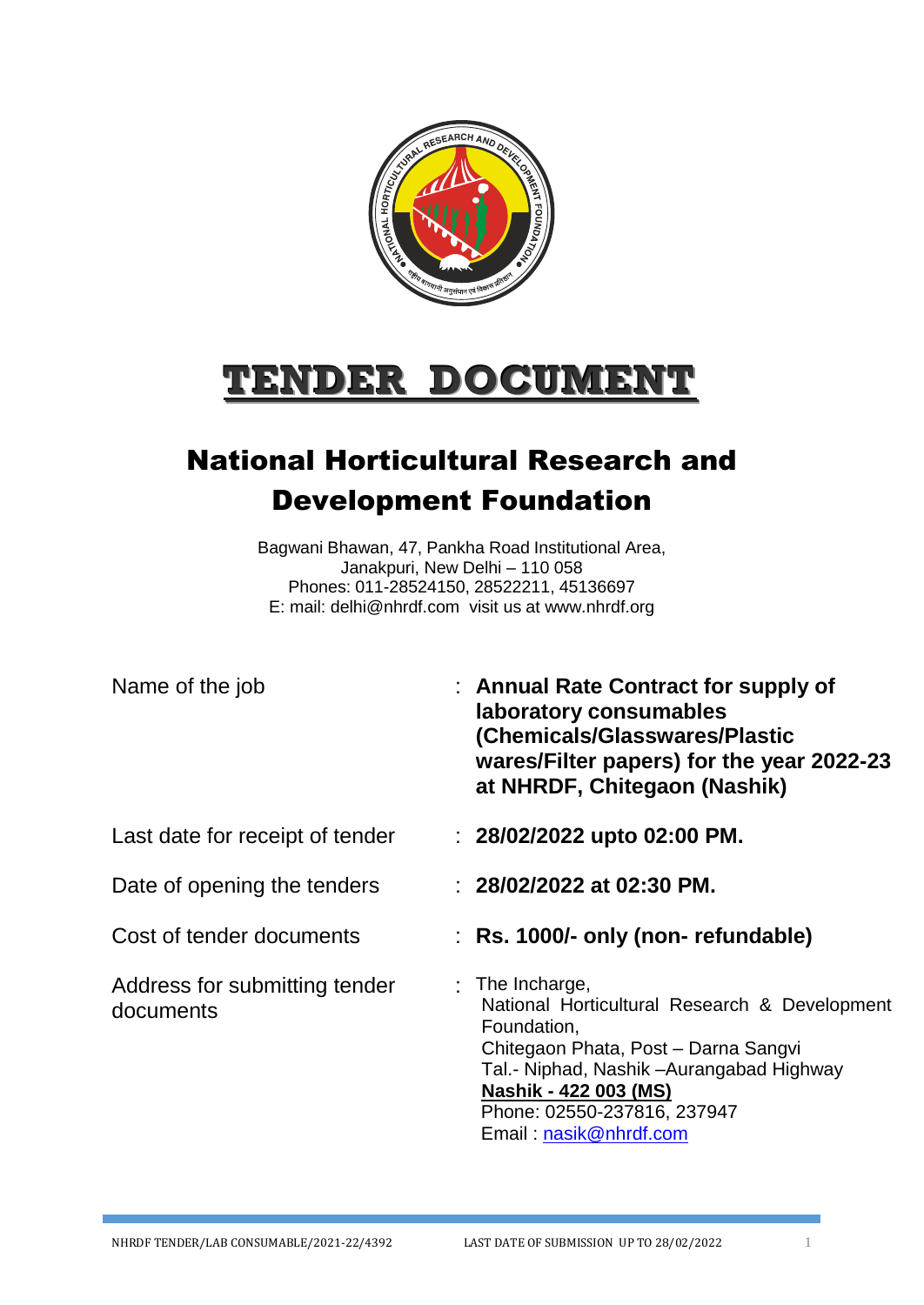

## **National Horticultural Research and Development Foundation**

Bagwani Bhawan, Plot No. 47, Institutional Area, Pankha Road, New Delhi – 110 058 Tel.: 011-28524150, 28525129, 45136697 **E-mail: [delhi@nhrdf.com](mailto:delhi@nhrdf.com) Visit us at: [www.nhrdf.org](http://www.nhrdf.org/)**

## **TENDER DOCUMENT FOR**

--------------------------------------------------------------------------------------------------------------

**Annual Rate Contract for supply of laboratory consumables (Chemicals/Glasswares/Plastic wares/Filter papers) for the year 2022-23 at NHRDF, Chitegaon Phata, Nashik-Aurangabad Road, Post- Darna Sangvi, Taluka-Niphad, Distt.- Nashik 422003**

## **I N D E X**

| Sr. No. | <b>Description</b>                    | Page No.       |
|---------|---------------------------------------|----------------|
| 1       | Cover page                            |                |
| 2       | Index                                 | $\overline{2}$ |
| 3       | <b>Issue of Notice for Tender</b>     | 3              |
| 4       | <b>Forwarding letter</b>              | 4              |
| 5       | <b>General Terms &amp; Conditions</b> | $5 - 7$        |
| 6       | Part -II (Price Bid)                  | $8 - 16$       |
| 9       | <b>Declaration of Bidder</b>          | 17             |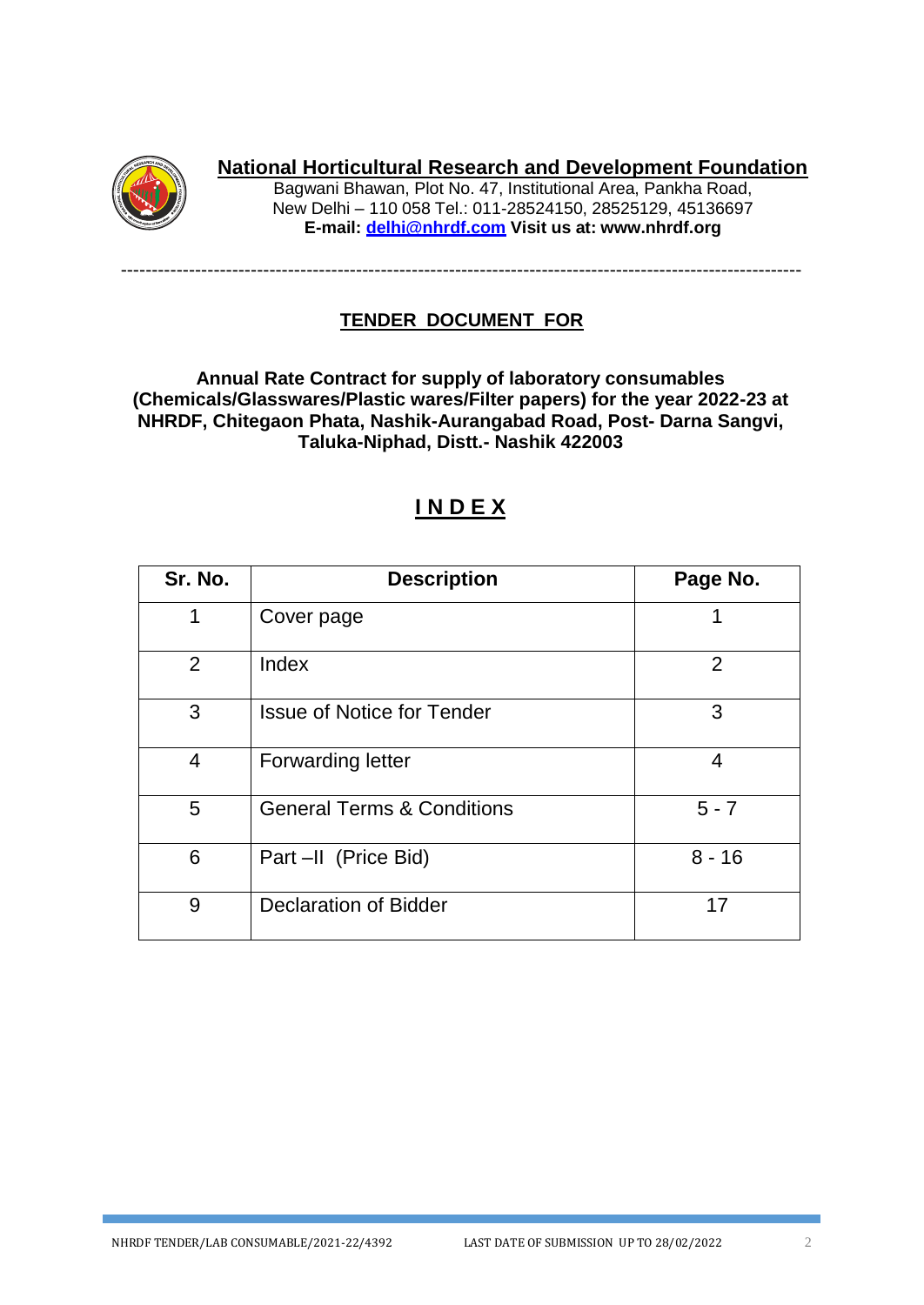

**NATIONAL HORTICULTURAL RESEARCH AND DEVELOPMENTFOUNDATION**

Chitegaon Phata, Nashik-Aurangabad Road, Post- Darna Sangvi, Taluka-Niphad, Distt.- Nashik 422003 Ph.02550-237816, 237947 Email : [nasik@nhrdf.com](mailto:nasik@nhrdf.com)

H.O. -Bagwani Bhawan, 47, Pankha Road Institutional Area, Janakpuri, New Delhi – 110 058 Phones: 011-28524150, 28522211, 45136697 Email: [delhi@nhrdf.com](mailto:delhi@nhrdf.com) visit us at [www.nhrdf.org](http://www.nhrdf.org/) **Ref. No : NHRDF/HO/TENDER-LAB CONSUMABLE/2021-22/ 4392 Dated : 08/02/2022** 

----------------------------------------------------------------------------------------------------------------

## **TENDER NOTICE FOR SUPPLY OF LABORATORY CONSUMABLES (Chemicals/Glasswares/Plastic wares/Filter papers)**

Sealed tenders are invited from reputed manufacturers or authorized distributors/dealers for supply of Laboratory Consumables at NHRDF, Chitegaon (Nashik) at the address mentioned hereinabove.

Tender documents containing terms & conditions can be downloaded from NHRDF & KVK websites [www.nhrdf.org](http://www.nhrdf.org/) & [www.kvkdelhi.org.](http://www.kvkdelhi.org/) The tender duly filled in, complete in all respect and each page signed by the authorized person may be submitted to NHRDF, Chitegaon (Nashik) on or before 28/02/2022 up to 2 PM. The tenders will be opened on the same day at 2.30 PM in the presence of the tenderers. The Director, NHRDF reserves the right to accept or reject any or all tender without assigning any reason therefor.

**Director**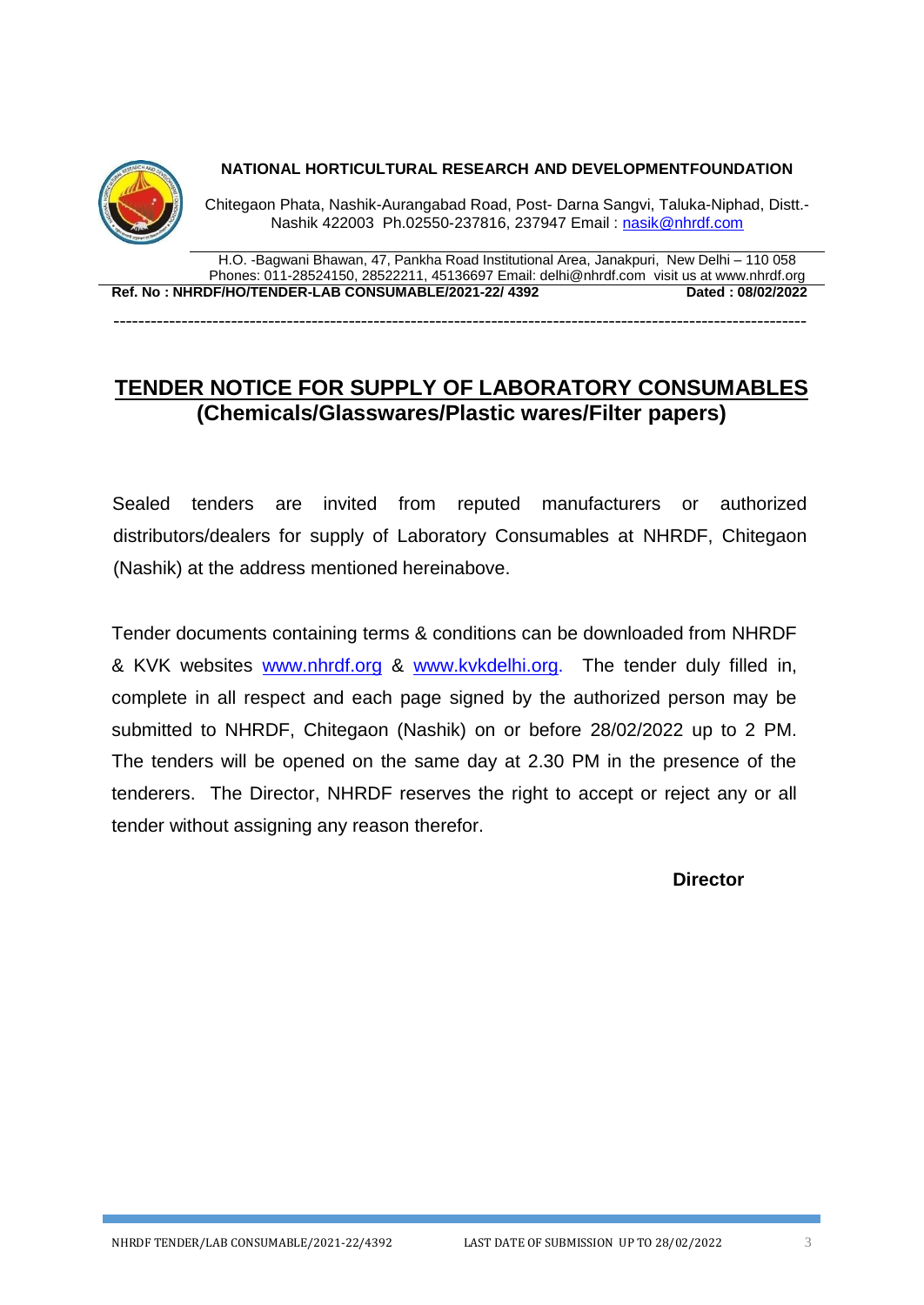#### **FORWARDING LETTER**

From:

\_\_\_\_\_\_\_\_\_\_\_\_\_\_\_\_\_\_\_\_\_\_\_\_\_\_\_\_

\_\_\_\_\_\_\_\_\_\_\_\_\_\_\_\_\_\_\_\_\_\_\_\_\_\_\_\_\_

\_\_\_\_\_\_\_\_\_\_\_\_\_\_\_\_\_\_\_\_\_\_\_\_\_\_\_\_

To, The Director (Acting) National Horticultural Research & Development Foundation Chitegaon Phata, Post –Darna Sangvi, Tal.- Niphad **Distt.- Nashik-422 003 (M.S.)**

#### **Subject: - Supply of laboratory consumables (Chemicals/Glasswares/Plastic wares/Filter papers) to laboratory of National Horticultural Research & Development Foundation**

Dear Sir,

With reference to the above, we have pleasure to submit our offer. The list of laboratory consumables has been examined carefully and the rates have been quoted after carefully going through each item's quality specification.

The demand draft amounting to Rs. 10000/- (Rs. Ten thousand only) bearing no. **dated** of **Bank as EMD drawn in favour of <b>EMD** drawn in favour of National Horticultural Research & Development Foundation, payable at Nashik is enclosed in a separate envelop alongwith the tender.

It is known to us that that after the tender is awarded to us and we refuse/decline to execute the supplies of items/quantity indented by NHRDF, the earnest money deposited by us is liable to be forfeited by NHRDF.

As per the requirement of the tender, we shall execute an agreement soon after the tender is awarded to us. The expense involved in purchase of non-judicial stamp paper and legal expenses, if any will also be borne by us. We are also aware that our offer shall be rejected in case we do not enclose the Demand Draft of Rs. 10000/- for the earnest money. We assure to supply the laboratory consumables within the stipulated period as per purchase order.

Thanking you,

**Supplier**

Encl: Documents as above.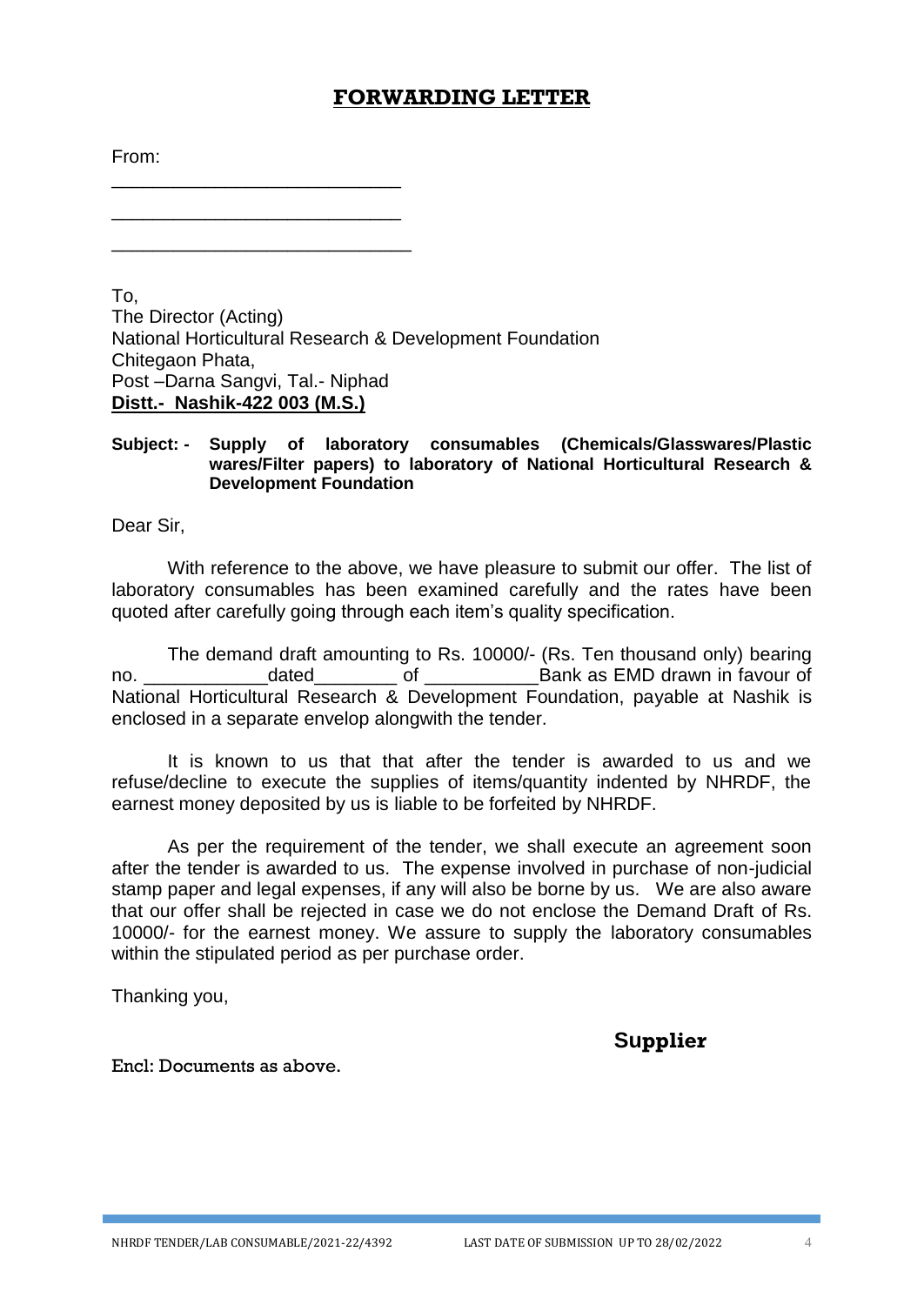## **GENERAL TERMS & CONDITIONS**

- 1. The tender documents can be downloaded from our websites: wwwnhrdf.org and [www.kvkdelhi.org.](http://www.kvkdelhi.org/)
- 2. Tenderers are advised to carefully read the tender documents and the terms and conditions stated therein before filling up the same.
- 3. The tender fee of Rs.1000/- is non-refundable.
- 4. The rates quoted by the parties should be genuine, reasonable and in consonance with prevailing market rates.
- 5. The laboratory consumables mentioned in the tender documents include chemicals, glass wares, plastic wares, filter papers etc.
- 6. Any breakage, shortage, damages/loss in transit will be the sole responsibility of the supplier and the same will be intimated to NHRDF. Immediately on receipt of goods, report regarding damages/shortages etc. will be informed by NHRDF to the supplier for making good the loss caused on this count. The defective supply will have to be replaced by the supplier within 7 days without charging freight/transport from NHRDF against replacement of such short/damaged/defective supplies.
- 7. The goods shall be delivered at our lab located at National Horticultural Research & Development Foundation, Chitegaon Phata, Post–Darna Sangvi, Tal.- Niphad, Nashik –Aurangabad Highway, Nashik-422 003 (MS).
- 8. Goods Service Tax (GST) as per govt. rules will be paid extra as applicable.
- 9. That the supply of material will have to be completed within the time period stipulated in the purchase order. If supply is made after specified delivery date , penalty shall be imposed by NHRDF as per details given below:
- 10. 1% Per day on total value of order ranging from Rs. 1 to 20000
	- 0.8% Per day on total value of order ranging from Rs. 20001 to 40000
	- 0.7% Per day on total value of order ranging from Rs. 40001 to 80000<br>0.5% Per day on total value of order ranging from Rs. 80001 to 200000
	- Per day on total value of order ranging from Rs. 80001 to 200000
	- 0.4% Per day on total value of order ranging from Rs. 200001 to 500000
	- 0.2% Per day on total value of order ranging from Rs. 500001 to 1000000
	- 0.1% Per day on total value of order ranging from Rs. 1000001 and above.
- 11. The competent authority of NHRDF may consider granting extension of supply time in case it is convinced about the genuineness of reasons spelt out by the supplier in writing immediately after receipt of purchase order.
- 12. That the payment of the bill shall be made within 30 days on receipt of the bills subject to goods are received by NHRDF in satisfactory condition.
- 13. The order will be placed as per requirement irrespective of quantity mentioned in the tender document.
- 14. The firm may supply the required items as per unit price mentioned in the price list/tender for the year 2022-23.
- 15. In case the party fails to effect supplies as per terms of purchase order, NHRDF shall be well within its right to undertake purchases at the rsk and cost of the supplier.
- 16. Supply be made from the latest batch of production with the maximum life period & original packing.
- 17. Two copies of bills / invoice should be submitted alongwith goods.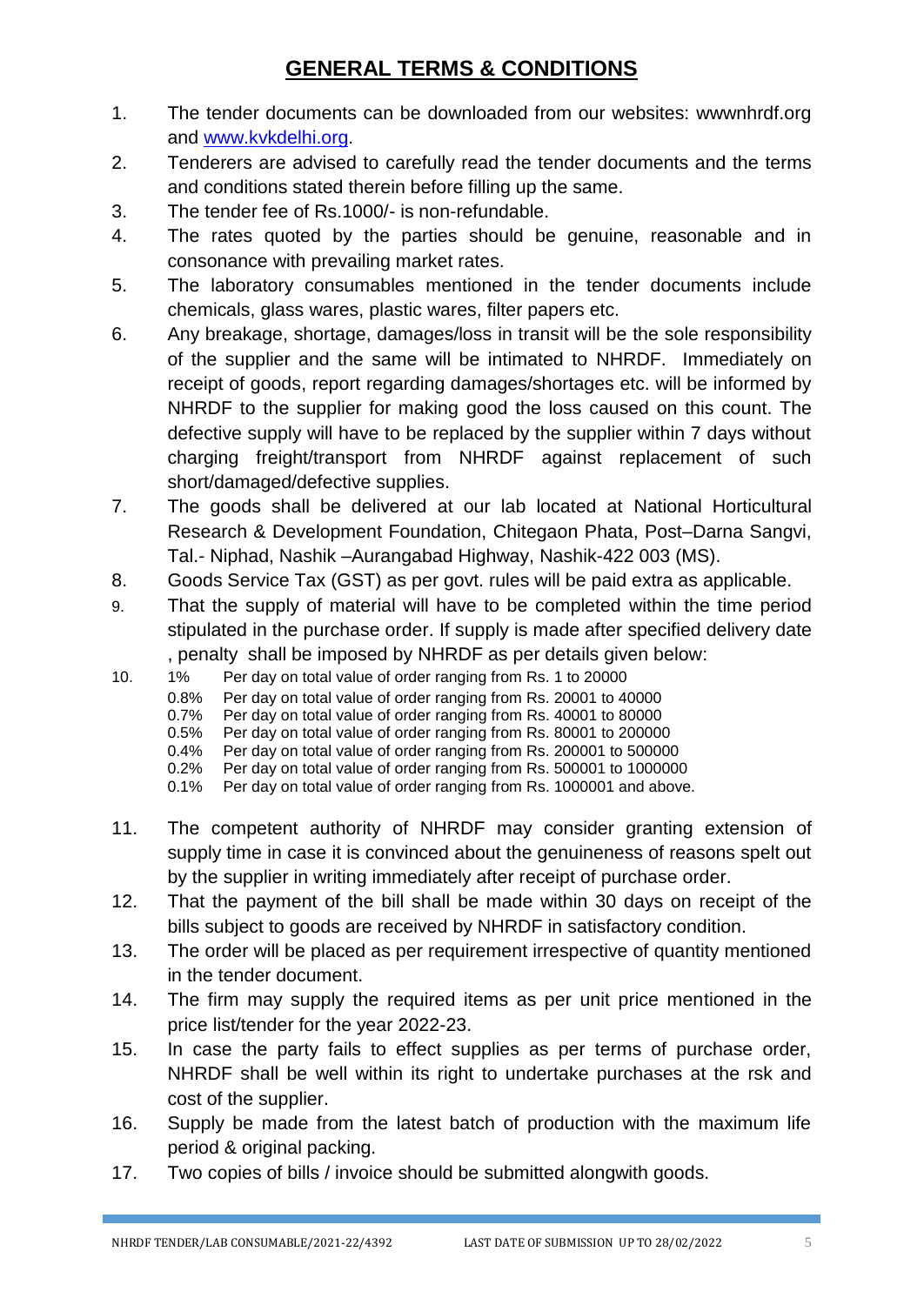- 18. The bills may be prepared in the name of the Director, NHRDF.
- 19. While submitting the tender document, the tenderer should specifically sign on each page of the tender document.
- 20. The Tenders should submit the price list of all the products with complete to specific terms and conditions mentioning product, brand, make, unit, set price, discount, and taxes, octrai etc. as applicable to research and development institutions.
- **21. Income tax clearance certificate of last 2 years.**
- **22. GST registration certificate & authorization certificate from manufacturer / distributer.**
- 23. The Director, NHRDF reserves the right to cancel the rate contract any time during the currency of the agreement without assigning any reason or modify or amend any or all of the terms & conditions of the tender documents.
- 24. The rate contract may be extended till new rate contract for next financial year.
- 25. NHRDF or the supplier shall incur no legal liability whatsoever if any time it is unable to receive or supply as the case may be, the whole or any part of the goods for reasons beyond its control including acts of God, acts of State/Central Government orders, restrictions, war like conditions, hostilities, earthquake, fire, storm, lightening, epidemic quarantine, explosions, etc. In such case a declaration issued by the State Chamber of Commerce supported by a documentary proof shall be sufficient proof of the existence of the above circumstances and their duration, provided that such certificate has not been procured. NHRDF shall be sole judge to decide the existence of such a circumstance and its decision shall by binding on both the parties.
- 26. In the event of any dispute or disagreement on any matter, the effort will be made by the concerned parties to the dispute to resolve the same amicable to the satisfaction of all concerned. However, in case the dispute remains unresolved, the same shall be settled hrough the arbitration proceedings as per Indian Arbitration & Conciliation Act 1996 (subject to latest amendment). An arbitrator shall be appointed by the Director, NHRDF to adjudicate upon the dispute and his/her decision in this regard shall be final and binding on both the parties.
- 27. It is irrevocably agreed by the NHRDF and the party(s) to the exclusive jurisdiction of the courts at Nasik only in connection with any actions or proceedings arising out or in relation to the MOU to be executed between the parties.
- 28. In case of non-compliance of the technical specification, brands, terms and conditons during the contractual period, legal proceedings will be initiated and the cost will be borne by the party. The party will also be got blacklisted to take any part in tenders to be called by NHRDF, New Delhi.
- 29. The tender will be opened on **28/02/2022 at 02.30 PM** at NHRDF, Chitegaon, Nashik in presence of the suppliers or their representatives before a committee of NHRDF.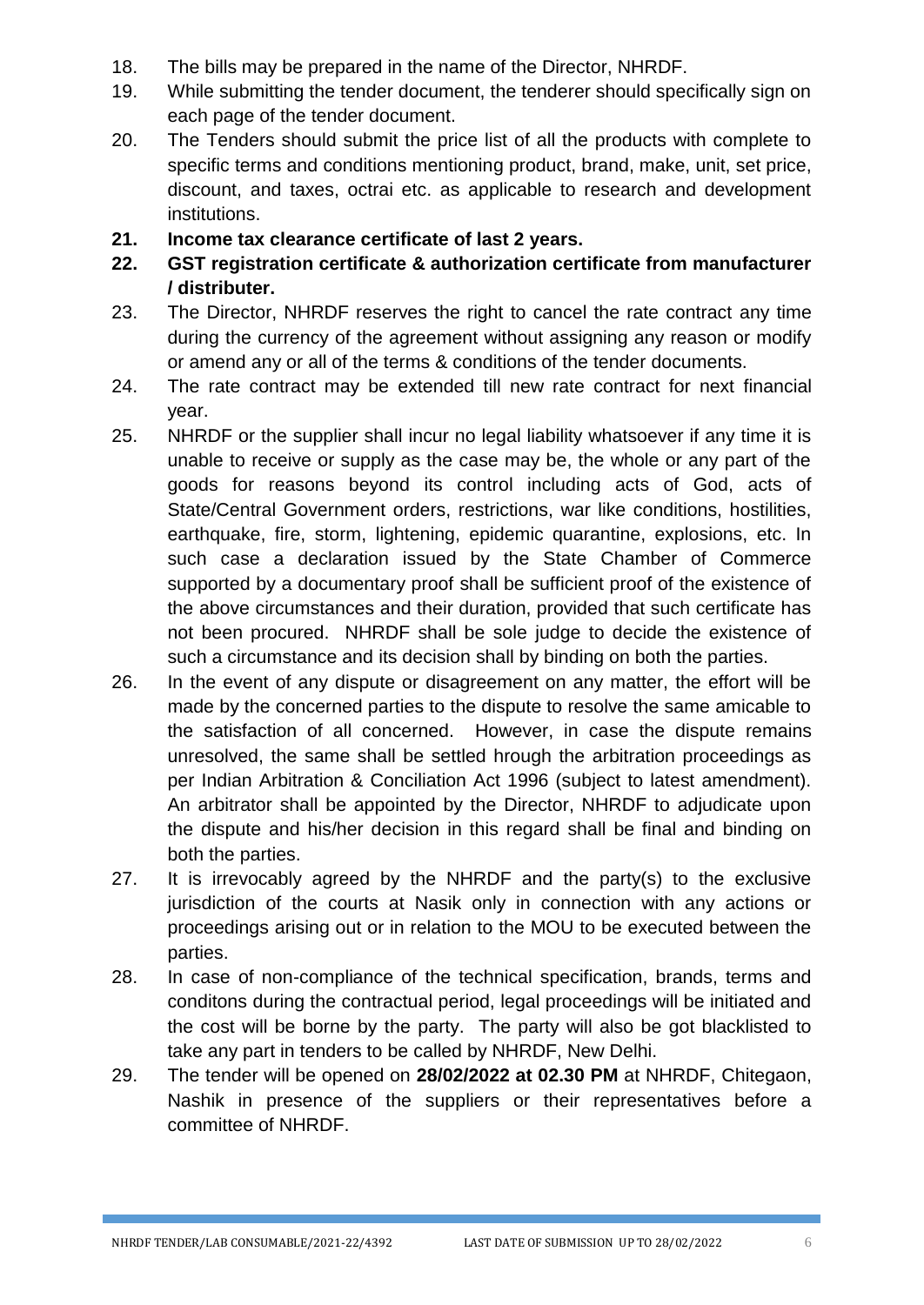## **Instructions to bidders / tenders**

- 1. The rate contract will be valid for the financial year 2022-23 from date of award of rate contract. The period may be extended till new rate contract for next year, if required.
- 2. Incomplete proposals and tenders received after due date shall not be entertained.
- 3. Printed & bounded price list for 2022-23 duly signed & certified by authorized signatory must accompany with the tender in duplicate.
- 4. The earnest money for rate contract worth Rs. 10000/- is to be paid in the form of demand draft in favour of NHRDF. This amount will be converted into performance security money, if rate contract is awarded.
- 5. Printed price list (hard copy) 2022-23 may be furnished in bound form. An undertaking may be given that the price list being furnished with the proposal will remain valid for the current rate contract.
- 6. Terms & conditions given in the institute format duly signed / sealed may be submitted.
- 7. Photocopy of the price list and price list in spiral binding will not be accepted.
- 8. Proposal for rate contract may be submitted in the prescribed format and all columns may be filled up.
- 9. The price list for the year 2022-23 will be record for entire period of rate contract.
- 10. The price list which is in CD may be downloaded and a copy may be supplied to this office duly signed and sealed by the authorized signatory.
- 11. The competent authority reserve the right to accept or reject any or all tenders without assignment any reason.
- 12. Authorization certificate from the principal is mandatory of the rate contract proposal is submitted by authorized dealers.
- 13. A Enclose the draft and covering letter in a small sealed envelope.
	- B Enclose the tender form in a bigger sealed envelope.
	- C Enclose the above a & b envelops with addressed to:

**Office Address:** The Incharge,

National Horticultural Research & Development Foundation, Chitegaon Phata, Post – Darna Sangvi Tal.- Niphad, Nashik –Aurangabad Highway **Nashik - 422 003 (MS)** Phone: 02550-237816, 237947 Email : [nasik@nhrdf.com](mailto:nasik@nhrdf.com)

**Signature of Tenderer**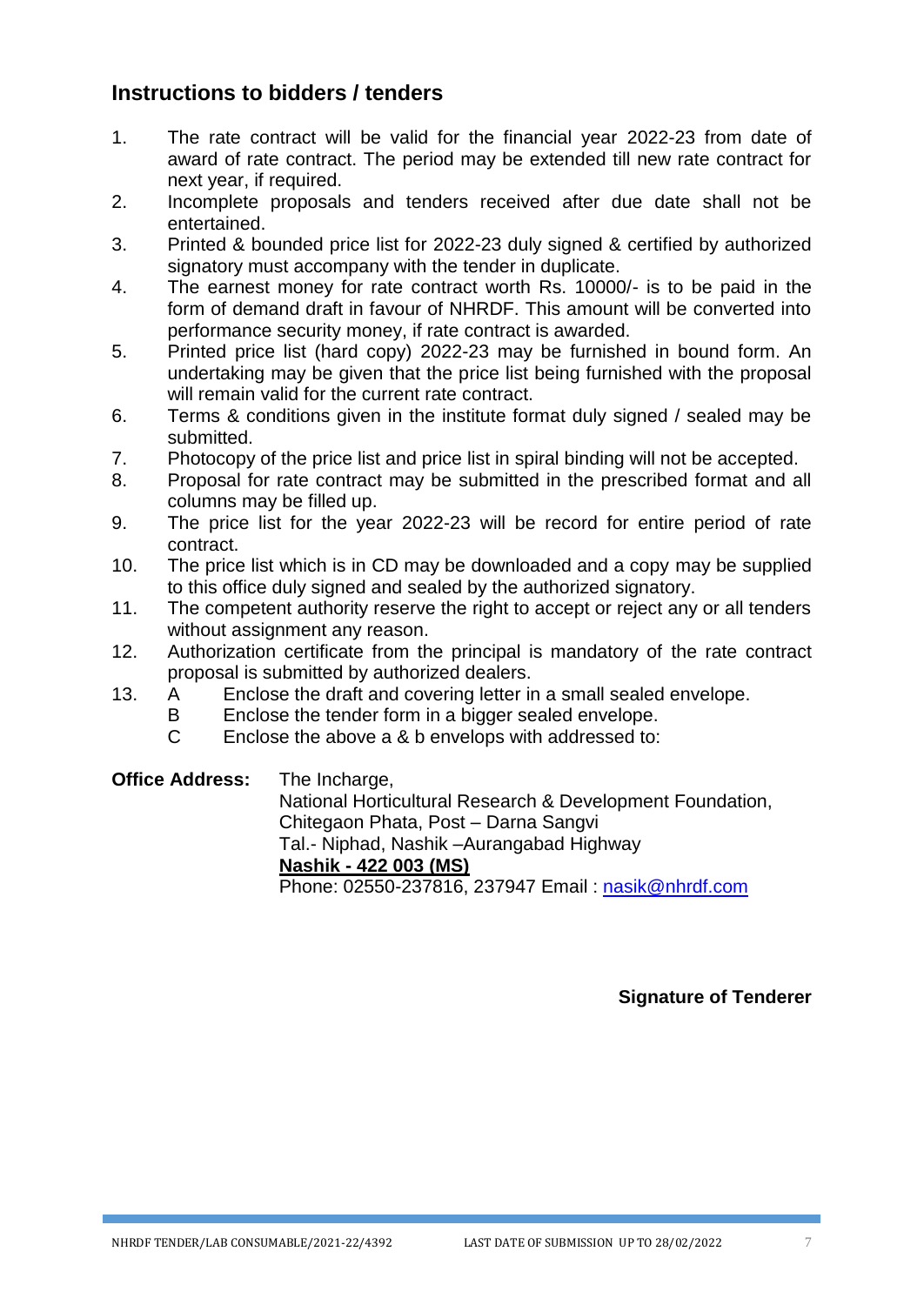## **Price Bid**

## **ESTIMATED QUANTITY**

#### **Requirement of chemicals and consumables for year 2022-23**

**\* Rates in column no.10 and quality specification in column no.5,6,7&8 for each item may be separately quoted, if the party so desires**

| Sr.<br>No.<br>(1) | <b>Lab Consumables</b><br>(2)                         | <b>Make</b><br>(3) | Grade<br>(4)    | <b>Special</b><br>Grade<br>(5) | <b>Density</b><br>%<br>(6) | <b>Purity</b><br><b>Minimum</b><br>(7) | <b>Packing</b><br>size<br>(8) | Approx.<br>Qty.<br>(9) | Rate /<br>unit (Rs.)<br>(10) | <b>Discount</b><br>%<br>(11) | After<br>dis.<br>Rate<br>(Rs.)<br>(12) | <b>Total</b><br>amount<br>(Rs.)<br>(13) |
|-------------------|-------------------------------------------------------|--------------------|-----------------|--------------------------------|----------------------------|----------------------------------------|-------------------------------|------------------------|------------------------------|------------------------------|----------------------------------------|-----------------------------------------|
| A]                | <b>Soil Testing &amp; Bio</b><br><b>Chemistry Lab</b> |                    |                 |                                |                            |                                        |                               |                        |                              |                              |                                        |                                         |
| $\mathbf{1}$      | <b>Acetic Acid Solution</b>                           | Rankem             | <b>AR Grade</b> |                                |                            |                                        | 2.5 lit.                      | 15.0 lit.              |                              |                              |                                        |                                         |
|                   |                                                       | Qualigence         | AR Grade        |                                |                            |                                        | 2.5 lit.                      | 15.0 lit.              |                              |                              |                                        |                                         |
|                   |                                                       | <b>CDH</b>         | <b>AR Grade</b> |                                |                            |                                        | 2.5 lit.                      | 15.0 lit.              |                              |                              |                                        |                                         |
|                   |                                                       | Ranbaxy            | AR Grade        |                                |                            |                                        | 2.5 lit.                      | 15.0 lit.              |                              |                              |                                        |                                         |
| $\overline{2}$    | Ammonia solution                                      | Rankem             | <b>AR Grade</b> |                                |                            |                                        | 2.5 lit.                      | 10.0 lit               |                              |                              |                                        |                                         |
|                   |                                                       | Qualigence         | <b>AR Grade</b> |                                |                            |                                        | 2.5 lit.                      | 10.0 lit               |                              |                              |                                        |                                         |
|                   |                                                       | <b>CDH</b>         | AR Grade        |                                |                            |                                        | 2.5 lit.                      | 10.0 lit               |                              |                              |                                        |                                         |
|                   |                                                       | Ranbaxy            | <b>AR Grade</b> |                                |                            |                                        | 2.5 lit.                      | 10.0 lit               |                              |                              |                                        |                                         |
| 3                 | Ammonium chloride                                     | Rankem             | <b>AR Grade</b> |                                |                            |                                        | $\overline{500}$ g            | 5.0kg                  |                              |                              |                                        |                                         |
|                   |                                                       | Qualigence         | <b>AR Grade</b> |                                |                            |                                        | 500 g                         | 5.0kg                  |                              |                              |                                        |                                         |
|                   |                                                       | CDH                | <b>AR Grade</b> |                                |                            |                                        | 500 <sub>g</sub>              | 5.0kg                  |                              |                              |                                        |                                         |
|                   |                                                       | Ranbaxy            | AR Grade        |                                |                            |                                        | 500 <sub>g</sub>              | 5.0kg                  |                              |                              |                                        |                                         |
| $\overline{4}$    | <b>Ammonium Ferrous</b><br>Sulphate                   | Rankem             | AR Grade        |                                |                            |                                        | 500 <sub>g</sub>              | 7.0kg                  |                              |                              |                                        |                                         |
|                   |                                                       | Qualigence         | AR Grade        |                                |                            |                                        | 500 g                         | 7.0kg                  |                              |                              |                                        |                                         |
|                   |                                                       | <b>CDH</b>         | <b>AR Grade</b> |                                |                            |                                        | 500 <sub>g</sub>              | 7.0kg                  |                              |                              |                                        |                                         |
|                   |                                                       | Ranbaxy            | AR Grade        |                                |                            |                                        | $\overline{500}$ g            | 7.0kg                  |                              |                              |                                        |                                         |
| 5                 | Ammonium Molybdad                                     | Rankem             | AR Grade        |                                |                            |                                        | 100 <sub>g</sub>              | 500.gm                 |                              |                              |                                        |                                         |
|                   |                                                       | Qualigence         | AR Grade        |                                |                            |                                        | 100 <sub>g</sub>              | 500.gm                 |                              |                              |                                        |                                         |
|                   |                                                       | <b>CDH</b>         | <b>AR Grade</b> |                                |                            |                                        | 100 <sub>q</sub>              | 500.gm                 |                              |                              |                                        |                                         |
|                   |                                                       | Ranbaxy            | <b>AR Grade</b> |                                |                            |                                        | 100 <sub>q</sub>              | 500.gm                 |                              |                              |                                        |                                         |
| 6                 | Barium chloride                                       | Rankem             | AR Grade        |                                |                            |                                        | 500 g                         | 2.0kg                  |                              |                              |                                        |                                         |
|                   |                                                       | Qualigence         | AR Grade        |                                |                            |                                        | 500 <sub>g</sub>              | 2.0kg                  |                              |                              |                                        |                                         |
|                   |                                                       | <b>CDH</b>         | AR Grade        |                                |                            |                                        | 500 g                         | 2.0 <sub>kg</sub>      |                              |                              |                                        |                                         |

NHRDF TENDER/LAB CONSUMABLE/2021-22/4392 LAST DATE OF SUBMISSION UP TO 28/02/2022 8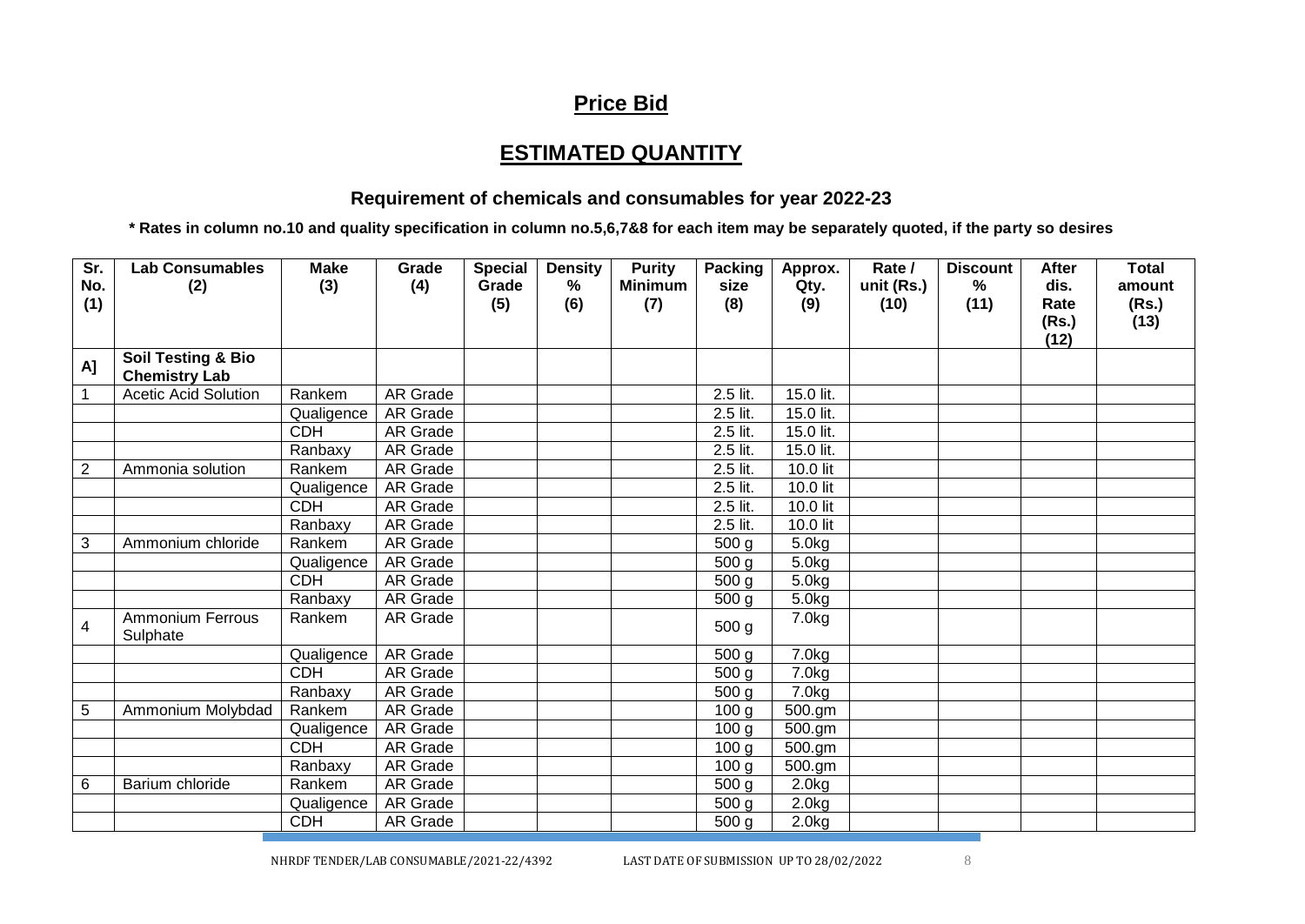|                |                                    | Ranbaxy    | AR Grade        | 500 <sub>q</sub>    | 2.0kg              |  |  |
|----------------|------------------------------------|------------|-----------------|---------------------|--------------------|--|--|
| $\overline{7}$ | <b>Boric Acid</b>                  | Rankem     | <b>AR Grade</b> | 500 <sub>q</sub>    | 8.0 <sub>k</sub> g |  |  |
|                |                                    | Qualigence | <b>AR Grade</b> | 500 <sub>g</sub>    | 8.0 <sub>kg</sub>  |  |  |
|                |                                    | <b>CDH</b> | <b>AR Grade</b> | $\overline{500}$ g  | 8.0 <sub>kg</sub>  |  |  |
|                |                                    | Ranbaxy    | <b>AR Grade</b> | 500 g               | 8.0 <sub>kg</sub>  |  |  |
| 8              | Buffer tab. 4.2                    | Rankem     |                 | $20$ tab            | $20$ tab           |  |  |
|                |                                    | Qualigence |                 | 20 tab              | 20 tab             |  |  |
|                |                                    | CDH        |                 | 20 tab              | 20 tab             |  |  |
|                |                                    | Ranbaxy    |                 | $\overline{20}$ tab | 20 tab             |  |  |
|                | Buffer tab. 7.0                    | Rankem     |                 | 20 tab              | $20$ tab           |  |  |
|                |                                    | Qualigence |                 | 20 tab              | $20$ tab           |  |  |
|                |                                    | <b>CDH</b> |                 | 20 tab              | $20$ tab           |  |  |
|                |                                    | Ranbaxy    |                 | 20 tab              | 20 tab             |  |  |
|                | Buffer tab. 9.0                    | Rankem     | $\blacksquare$  | 20 tab              | $20$ tab           |  |  |
|                |                                    | Qualigence |                 | 20 tab              | 20 tab             |  |  |
|                |                                    | CDH        |                 | 20 tab              | 20 tab             |  |  |
|                |                                    | Ranbaxy    |                 | 20 tab              | 20 tab             |  |  |
| 9              | Calcium Chloride                   | Rankem     | <b>AR Grade</b> | 500 <sub>g</sub>    | 3.0 <sub>kg</sub>  |  |  |
|                |                                    | Qualigence | <b>AR Grade</b> | 500 g               | 3.0 <sub>kg</sub>  |  |  |
|                |                                    | <b>CDH</b> | <b>AR Grade</b> | 500 <sub>g</sub>    | 3.0 <sub>kg</sub>  |  |  |
|                |                                    | Ranbaxy    | <b>AR Grade</b> | 500 <sub>g</sub>    | 3.0 <sub>kg</sub>  |  |  |
| 10             | Calcium Carbonate                  | Rankem     | <b>AR Grade</b> | 500 <sub>q</sub>    | 1.0 <sub>kg</sub>  |  |  |
|                |                                    | Qualigence | <b>AR Grade</b> | 500 <sub>q</sub>    | 1.0 <sub>kg</sub>  |  |  |
|                |                                    | <b>CDH</b> | <b>AR Grade</b> | 500 g               | 1.0 <sub>kg</sub>  |  |  |
|                |                                    | Ranbaxy    | <b>AR Grade</b> | 500 g               | 1.0kg              |  |  |
| 11             | <b>Charcoal Activate</b>           | Rankem     | <b>AR Grade</b> | 500 <sub>g</sub>    | 5.0kg              |  |  |
|                |                                    | Qualigence | <b>AR Grade</b> | $\overline{500}$ g  | 5.0kg              |  |  |
|                |                                    | CDH        | <b>AR Grade</b> | 500 g               | 5.0kg              |  |  |
|                |                                    | Ranbaxy    | <b>AR Grade</b> | 500 g               | 5.0kg              |  |  |
|                | Diethylene                         | Rankem     | <b>AR Grade</b> |                     | 2.0kg              |  |  |
| 12             | triaminepentaacitic<br>acid (DTPA) |            |                 | 500 <sub>g</sub>    |                    |  |  |
|                |                                    | Qualigence | AR Grade        | 500 <sub>g</sub>    | 2.0kg              |  |  |
|                |                                    | <b>CDH</b> | AR Grade        | 500 <sub>g</sub>    | 2.0kg              |  |  |
|                |                                    | Ranbaxy    | <b>AR</b> Grade | 500 <sub>g</sub>    | 2.0kg              |  |  |
| 13             | <b>Copper Sulphate</b>             | Rankem     | <b>AR Grade</b> | 500 <sub>g</sub>    | 2.0kg              |  |  |
|                |                                    | Qualigence | <b>AR Grade</b> | $\overline{500}$ g  | 2.0 <sub>k</sub> g |  |  |
|                |                                    |            |                 |                     |                    |  |  |
|                |                                    | <b>CDH</b> | <b>AR Grade</b> | 500 <sub>g</sub>    | 2.0kg              |  |  |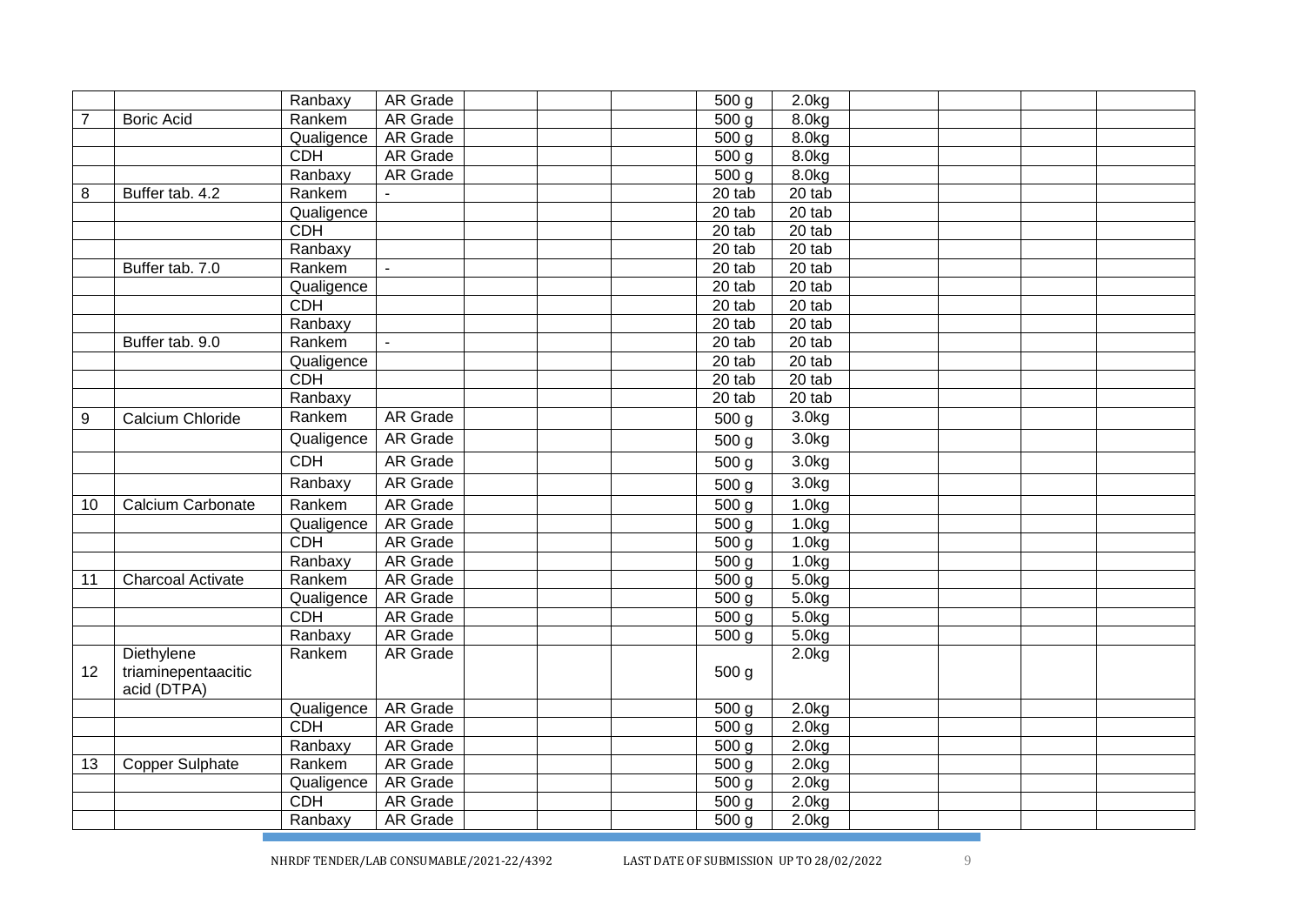| 14 | Hydrochloric Acid                     | Rankem     | AR Grade        |  | 2.5 lit.         | 20.0lit. |  |  |
|----|---------------------------------------|------------|-----------------|--|------------------|----------|--|--|
|    |                                       | Qualigence | <b>AR Grade</b> |  | 2.5 lit.         | 20.0lit. |  |  |
|    |                                       | <b>CDH</b> | <b>AR Grade</b> |  | 2.5 lit.         | 20.0lit. |  |  |
|    |                                       | Ranbaxy    | <b>AR Grade</b> |  | 2.5 lit.         | 20.0lit. |  |  |
| 15 | Hydrogen peroxide                     | J.T. Baker | Ultra-pure      |  | $500$ ml         | 3.0lit.  |  |  |
|    |                                       | Rankem     | Ultra-pure      |  | $500$ ml         | 3.0lit.  |  |  |
|    |                                       | Qualigence | Ultra-pure      |  | 500 ml           | 3.0lit.  |  |  |
|    |                                       | <b>CDH</b> | Ultra-pure      |  | $500$ ml         | 3.0lit.  |  |  |
|    |                                       | Ranbaxy    | Ultra-pure      |  | 500 ml           | 3.0lit.  |  |  |
|    |                                       | Merck      | $ISO-$          |  | 100 ml           | 100.ml   |  |  |
| 16 | <b>ICP Multi Elements</b><br>standard |            | 17034           |  |                  |          |  |  |
|    |                                       |            | certified       |  |                  |          |  |  |
|    |                                       | Rankem     |                 |  | $100$ ml         | 100.m    |  |  |
|    |                                       | Qualigence |                 |  | $100$ ml         | 100.m    |  |  |
|    |                                       | <b>CDH</b> |                 |  | $100$ ml         | 100.m    |  |  |
|    |                                       | Ranbaxy    |                 |  | $100$ ml         | 100.m    |  |  |
| 17 | Lebo line                             | Rankem     | $\blacksquare$  |  | 5.0 lit          | 10.0lit  |  |  |
|    |                                       | Qualigence |                 |  | 5.0 lit          | 10.0lit  |  |  |
|    |                                       | <b>CDH</b> |                 |  | 5.0 lit          | 10.0lit  |  |  |
|    |                                       | Ranbaxy    |                 |  | 5.0 lit          | 10.0lit  |  |  |
| 18 | <b>Nitric Acid</b>                    | J.T. Baker | Ultra-pure      |  | $1.0$ lit        | 20.0lit  |  |  |
|    |                                       | Rankem     |                 |  | 1.0 lit          | 20.0lit  |  |  |
|    |                                       | Qualigence |                 |  | $1.0$ lit        | 20.0lit  |  |  |
|    |                                       | <b>CDH</b> |                 |  | $1.0$ lit        | 20.0lit  |  |  |
|    |                                       | Ranbaxy    |                 |  | 1.0 lit          | 20.0lit  |  |  |
| 19 | Orthophosphoric acid                  | Rankem     | <b>AR Grade</b> |  | 2.5 lit.         | 10.0lit  |  |  |
|    |                                       | Qualigence | <b>AR Grade</b> |  | 2.5 lit.         | 10.0lit  |  |  |
|    |                                       | <b>CDH</b> | <b>AR Grade</b> |  | 2.5 lit.         | 10.0lit  |  |  |
|    |                                       | Ranbaxy    | <b>AR Grade</b> |  | 2.5 lit.         | 10.0lit  |  |  |
| 20 | Perchloric acid                       | Rankem     | <b>AR</b> Grade |  | 500 <sub>g</sub> | 2.lit    |  |  |
|    |                                       | Qualigence | <b>AR Grade</b> |  | 500 <sub>q</sub> | $2.$ lit |  |  |
|    |                                       | <b>CDH</b> | AR Grade        |  | 500 <sub>g</sub> | 2.lit    |  |  |
|    |                                       | Ranbaxy    | <b>AR</b> Grade |  | 500 <sub>g</sub> | $2.$ lit |  |  |
| 21 | Potassium chloride                    | Rankem     | AR Grade        |  | 500 <sub>g</sub> | 500.0gm  |  |  |
|    |                                       | Qualigence | AR Grade        |  | 500 <sub>g</sub> | 500.0gm  |  |  |
|    |                                       | <b>CDH</b> | <b>AR Grade</b> |  | 500 <sub>g</sub> | 500.0gm  |  |  |
|    |                                       | Ranbaxy    | <b>AR Grade</b> |  | 500 <sub>q</sub> | 500.0gm  |  |  |
| 22 | Potassium dicromate                   | Rankem     | AR Grade        |  | 500 <sub>q</sub> | 5.0kg    |  |  |
|    |                                       | Qualigence | AR Grade        |  | 500 <sub>g</sub> | 5.0kg    |  |  |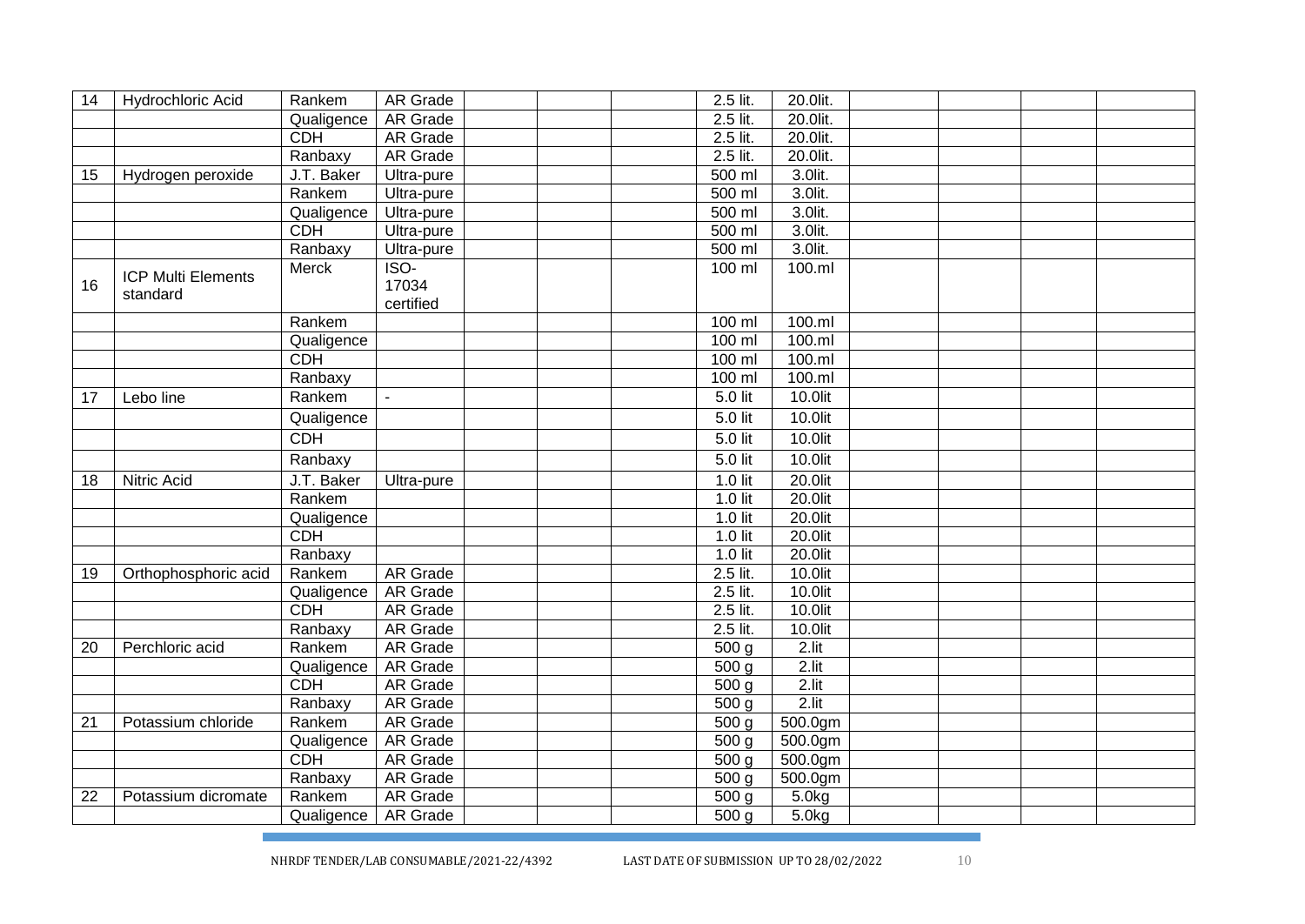|    |                    | <b>CDH</b> | AR Grade        |  | 500 <sub>g</sub>   | 5.0kg              |  |  |
|----|--------------------|------------|-----------------|--|--------------------|--------------------|--|--|
|    |                    | Ranbaxy    | <b>AR Grade</b> |  | $\overline{500}$ g | 5.0 <sub>kg</sub>  |  |  |
| 23 | Potassium sodium   | Rankem     | <b>AR Grade</b> |  | $\overline{500}$ g | 1.0 <sub>k</sub> g |  |  |
|    | tartrate           |            |                 |  |                    |                    |  |  |
|    |                    | Qualigence | <b>AR Grade</b> |  | 500 <sub>g</sub>   | 1.0 <sub>k</sub> g |  |  |
|    |                    | <b>CDH</b> | AR Grade        |  | 500 <sub>g</sub>   | 1.0kg              |  |  |
|    |                    | Ranbaxy    | <b>AR Grade</b> |  | 500 <sub>g</sub>   | 1.0 <sub>kg</sub>  |  |  |
| 24 | Potassium sulphate | Rankem     | AR Grade        |  | 500 <sub>g</sub>   | 5.0kg              |  |  |
|    |                    | Qualigence | <b>AR Grade</b> |  | 500 <sub>g</sub>   | 5.0kg              |  |  |
|    |                    | <b>CDH</b> | <b>AR Grade</b> |  | 500 <sub>g</sub>   | 5.0kg              |  |  |
|    |                    | Ranbaxy    | <b>AR Grade</b> |  | 500 <sub>g</sub>   | 5.0kg              |  |  |
| 25 | Sulphuric acid     | Rankem     | AR Grade        |  | 2.5 lit            | 50.0lit            |  |  |
|    |                    | Qualigence | <b>AR</b> Grade |  | 2.5 lit            | 50.0lit            |  |  |
|    |                    | <b>CDH</b> | <b>AR Grade</b> |  | $2.5$ lit          | 50.0lit            |  |  |
|    |                    | Ranbaxy    | <b>AR Grade</b> |  | $2.5$ lit          | 50.0lit            |  |  |
| 26 | Sodium Hydroxide   | Rankem     | <b>AR Grade</b> |  | 500 <sub>q</sub>   | 15.0kg             |  |  |
|    |                    | Qualigence | <b>AR Grade</b> |  | 500 <sub>g</sub>   | 15.0kg             |  |  |
|    |                    | <b>CDH</b> | AR Grade        |  | 500 <sub>g</sub>   | 15.0kg             |  |  |
|    |                    | Ranbaxy    | <b>AR Grade</b> |  | 500 <sub>q</sub>   | 15.0kg             |  |  |
| 27 | Sodium bicarbonate | Rankem     | <b>AR Grade</b> |  | 500 <sub>g</sub>   | 10.0kg             |  |  |
|    |                    | Qualigence | AR Grade        |  | 500 <sub>g</sub>   | 10.0kg             |  |  |
|    |                    | <b>CDH</b> | <b>AR Grade</b> |  | 500 <sub>g</sub>   | 10.0kg             |  |  |
|    |                    | Ranbaxy    | AR Grade        |  | 500 <sub>g</sub>   | 10.0kg             |  |  |
| 28 | Stanous chloride   | Rankem     | AR Grade        |  | 100 <sub>g</sub>   | 500gm              |  |  |
|    |                    | Qualigence | <b>AR Grade</b> |  | 100 g              | 500gm              |  |  |
|    |                    | CDH        | AR Grade        |  | 100 <sub>g</sub>   | 500gm              |  |  |
|    |                    | Ranbaxy    | <b>AR Grade</b> |  | 100 <sub>q</sub>   | 500gm              |  |  |
| 29 | Sodium sulphate    | Rankem     | <b>AR Grade</b> |  | 500 <sub>g</sub>   | 8.0kg              |  |  |
|    |                    | Qualigence | <b>AR Grade</b> |  | $\overline{500}$ g | 8.0kg              |  |  |
|    |                    | <b>CDH</b> | <b>AR</b> Grade |  | 500 <sub>g</sub>   | 8.0kg              |  |  |
|    |                    | Ranbaxy    | <b>AR Grade</b> |  | 500 <sub>g</sub>   | 8.0 <sub>kg</sub>  |  |  |
| 30 | Sodium chloride    | Rankem     | <b>AR Grade</b> |  | 500 <sub>g</sub>   | 5.0kg              |  |  |
|    |                    | Qualigence | <b>AR Grade</b> |  | 500 <sub>g</sub>   | 5.0 <sub>k</sub> g |  |  |
|    |                    | <b>CDH</b> | <b>AR Grade</b> |  | $\overline{500}$ g | $\overline{5.0kg}$ |  |  |
|    |                    | Ranbaxy    | <b>AR Grade</b> |  | 500 g              | 5.0kg              |  |  |
| 31 | Sodiumthiosulphate | Rankem     | AR Grade        |  | 500 g              | 2.0kg              |  |  |
|    | pentahydrate       |            |                 |  |                    |                    |  |  |
|    |                    | Qualigence | AR Grade        |  | 500 <sub>g</sub>   | 2.0kg              |  |  |
|    |                    | <b>CDH</b> | AR Grade        |  | 500 <sub>g</sub>   | 2.0kg              |  |  |
|    |                    |            |                 |  |                    |                    |  |  |

NHRDF TENDER/LAB CONSUMABLE/2021

LAST DATE OF SUBMISSION UP TO 28/02/2022 11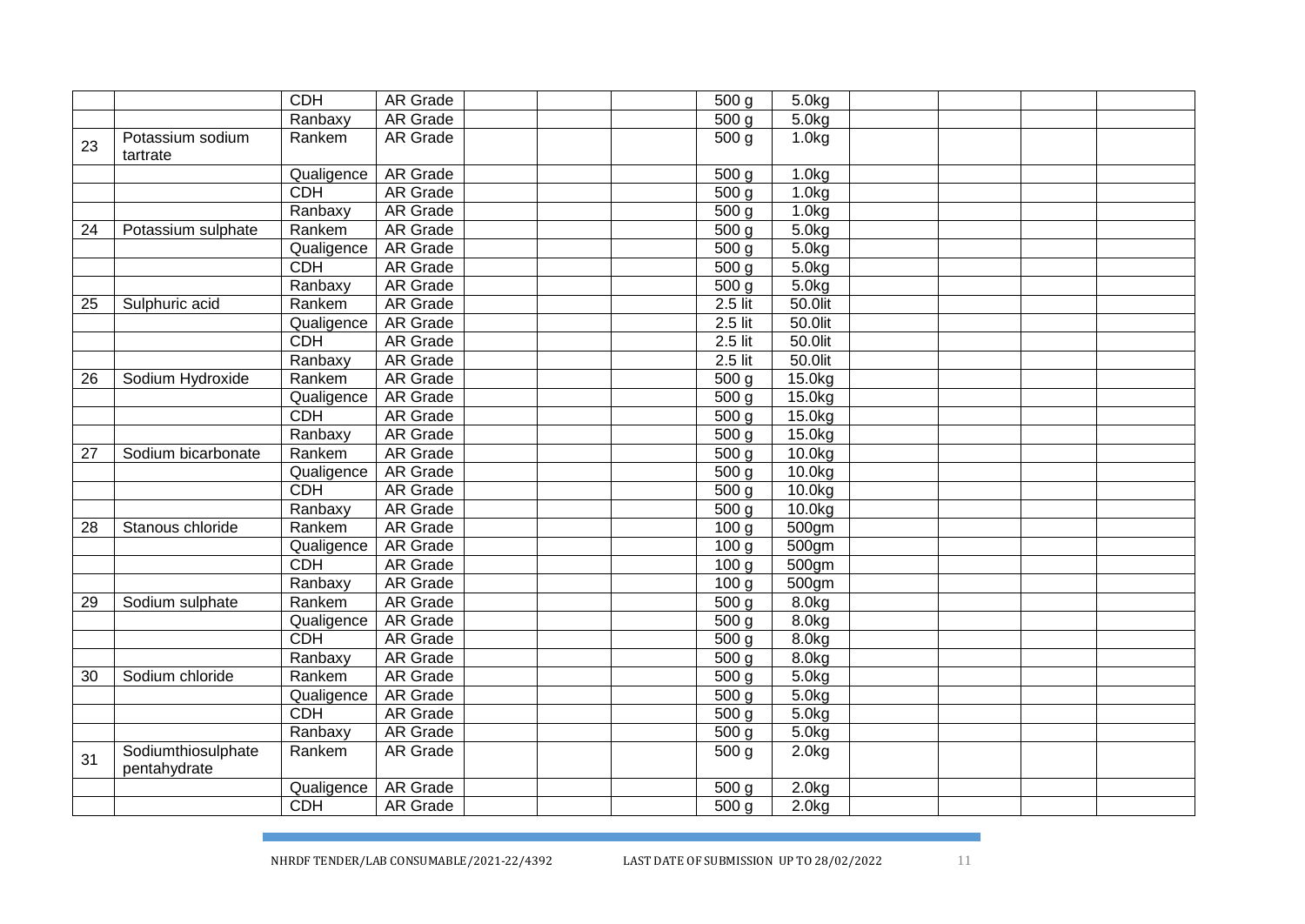|    |                       | Ranbaxy           | <b>AR Grade</b> |  | $\overline{500}$ g | 2.0kg              |  |  |
|----|-----------------------|-------------------|-----------------|--|--------------------|--------------------|--|--|
| 32 | Triethanol amine      | Rankem            | AR Grade        |  | 500 ml             | 5.0lit             |  |  |
|    | (TEA)                 |                   |                 |  |                    |                    |  |  |
|    |                       | Qualigence        | <b>AR Grade</b> |  | 500 ml             | 5.0lit             |  |  |
|    |                       | <b>CDH</b>        | <b>AR Grade</b> |  | 500 ml             | 5.0lit             |  |  |
|    |                       | Ranbaxy           | AR Grade        |  | 500 ml             | $5.0$ lit          |  |  |
|    |                       | Whatman           |                 |  |                    | 2 pkt              |  |  |
| 33 | Whatman filter paper  | or                |                 |  | 500 no             |                    |  |  |
|    | $-no-1$               | equivalent        |                 |  |                    |                    |  |  |
|    |                       |                   |                 |  |                    |                    |  |  |
|    | Whatman filter paper- | Whatman           | $\mathbf{r}$    |  |                    | 20pkt              |  |  |
| 34 | no.41                 | or                |                 |  | 100 no             |                    |  |  |
|    |                       | equivalent        |                 |  |                    |                    |  |  |
|    | Whatman filter paper- | Whatman           | $\mathbf{r}$    |  |                    | 50pkt              |  |  |
| 35 | no.42                 | or                |                 |  | 100 no             |                    |  |  |
|    |                       | equivalent        |                 |  |                    |                    |  |  |
| 37 | Azomethene-H          | Himedia           | <b>AR Grade</b> |  | 10 <sub>g</sub>    | 50gm               |  |  |
|    |                       | Rankem            | <b>AR Grade</b> |  | $\overline{10}$ g  | $\overline{50}$ gm |  |  |
|    |                       | Qualigence        | <b>AR Grade</b> |  | 10 g               | 50gm               |  |  |
|    |                       | CDH               | <b>AR Grade</b> |  | 10 g               | 50gm               |  |  |
|    |                       | Ranbaxy           | <b>AR Grade</b> |  | 10 <sub>g</sub>    | 50 <sub>gm</sub>   |  |  |
| 38 | <b>Nitric Acid</b>    | Rankem            | <b>AR Grade</b> |  | $2.5$ lit          | $10$ lit           |  |  |
|    |                       | Qualigence        | AR Grade        |  | $2.5$ lit          | $10$ lit           |  |  |
|    |                       | CDH               | <b>AR Grade</b> |  | $2.5$ lit          | $10$ lit           |  |  |
|    |                       | Ranbaxy           | <b>AR Grade</b> |  | $2.5$ lit          | $10$ lit           |  |  |
| 39 | Volumetric flask-     | <b>Borosil or</b> | Class-A         |  | $\overline{a}$     | 50 nos             |  |  |
|    | (25ml)                | equivalent        |                 |  |                    |                    |  |  |
|    | Volumetric flask-     | <b>Borosil</b> or | Class-A         |  | $\blacksquare$     | $100$ nos          |  |  |
|    | (50ml)                | equivalent        |                 |  |                    |                    |  |  |
|    | Volumetric flask-     | <b>Borosil or</b> | Class-A         |  | $\blacksquare$     | <b>100 nos</b>     |  |  |
|    | (100ml)               | equivalent        |                 |  |                    |                    |  |  |
|    | Volumetric flask-     | <b>Borosil</b> or | Class-A         |  | $\overline{a}$     | 50 nos             |  |  |
|    | (200ml)               | equivalent        |                 |  |                    |                    |  |  |
|    | Volumetric flask-     | <b>Borosil or</b> | Class-A         |  | $\sim$             | $25$ nos           |  |  |
|    | (250ml)               | equivalent        |                 |  |                    |                    |  |  |
| 40 | Conical flask -       | <b>Borosil or</b> | Class-A         |  | $\blacksquare$     | <b>100 nos</b>     |  |  |
|    | (100ml)               | equivalent        |                 |  |                    |                    |  |  |
|    | Conical flask -       | <b>Borosil</b> or | Class-A         |  | $\blacksquare$     | 25 nos             |  |  |
|    | (125ml)               | equivalent        |                 |  |                    |                    |  |  |
|    | Conical flask -       | Borosil or        | Class-A         |  | $\sim$             | 25 nos             |  |  |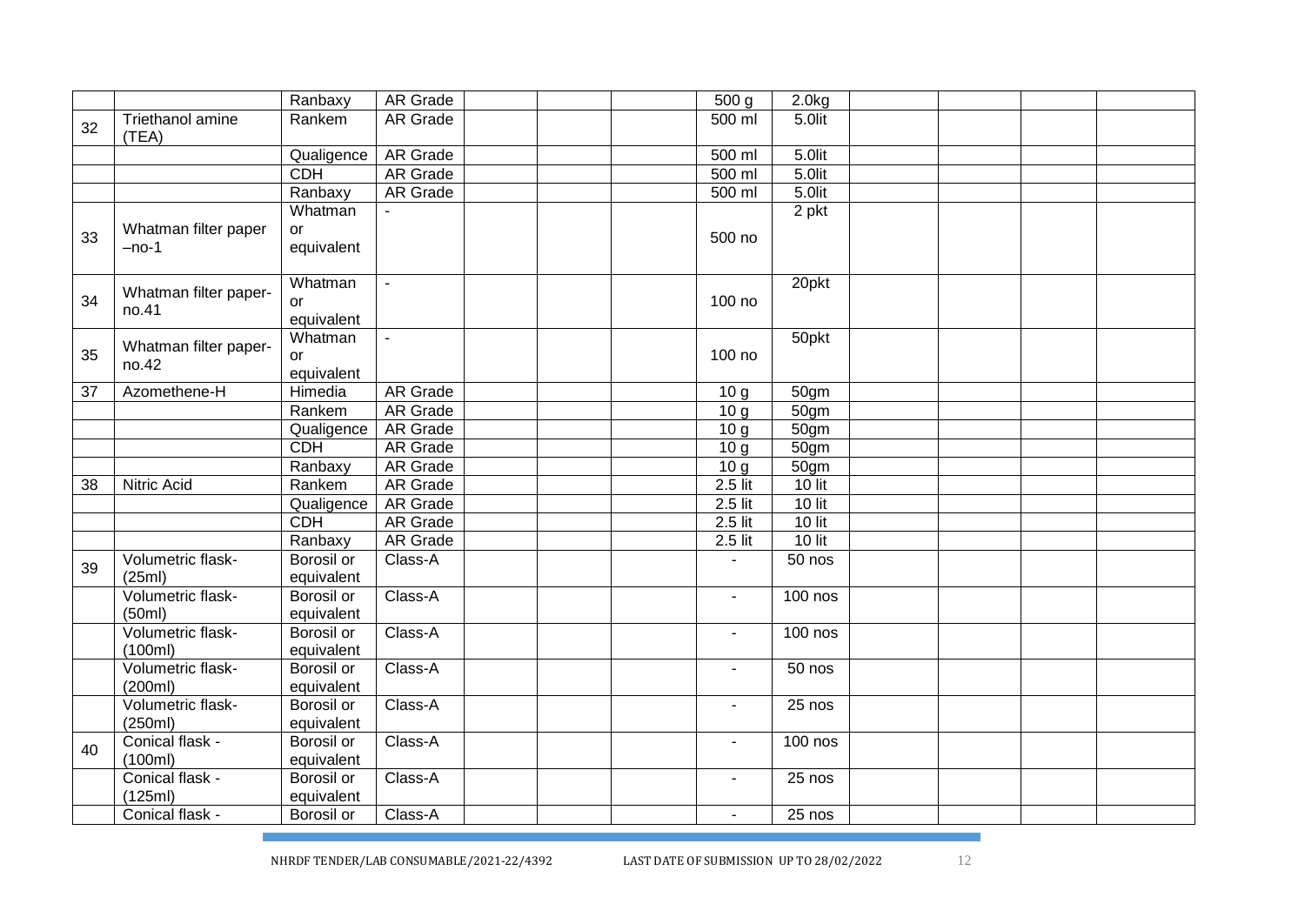|    | (150ml)                | equivalent        |         |  |                |           |  |  |
|----|------------------------|-------------------|---------|--|----------------|-----------|--|--|
|    | Conical flask -        | Borosil or        | Class-A |  | $\blacksquare$ | 200 nos   |  |  |
|    | (250ml)                | equivalent        |         |  |                |           |  |  |
|    |                        | Borosil or        | Class-A |  | $\blacksquare$ | 25 nos    |  |  |
| 41 | Beaker - (25ml)        | equivalent        |         |  |                |           |  |  |
|    |                        | Borosil or        | Class-A |  | $\blacksquare$ | $50$ nos  |  |  |
|    | Beaker - (50ml)        | equivalent        |         |  |                |           |  |  |
|    |                        | Borosil or        | Class-A |  | $\blacksquare$ | $100$ nos |  |  |
|    | Beaker - (100ml)       | equivalent        |         |  |                |           |  |  |
|    |                        | <b>Borosil or</b> | Class-A |  | $\blacksquare$ | 25 nos    |  |  |
|    | Beaker - (150ml)       | equivalent        |         |  |                |           |  |  |
|    |                        | Borosil or        | Class-A |  | $\blacksquare$ | 50 nos    |  |  |
|    | Beaker - (250ml)       | equivalent        |         |  |                |           |  |  |
|    |                        | <b>Borosil or</b> | Class-A |  | $\blacksquare$ | $25$ nos  |  |  |
|    | Beaker - (400ml)       | equivalent        |         |  |                |           |  |  |
|    |                        | Borosil or        | Class-A |  | ÷.             | 20 nos    |  |  |
|    | Beaker - (500ml)       | equivalent        |         |  |                |           |  |  |
|    |                        | Borosil or        | Class-A |  | $\blacksquare$ | 5 nos     |  |  |
| 42 | Pipette- (2ml)         | equivalent        |         |  |                |           |  |  |
|    |                        | Borosil or        | Class-A |  | $\sim$         | $5$ nos   |  |  |
|    | Pipette- (5ml)         | equivalent        |         |  |                |           |  |  |
|    |                        | <b>Borosil or</b> | Class-A |  | $\blacksquare$ | 10 nos    |  |  |
|    | Pipette- (10ml)        | equivalent        |         |  |                |           |  |  |
|    |                        | Borosil or        | Class-A |  | $\sim$         | 5 nos     |  |  |
|    | Pipette- (25ml)        | equivalent        |         |  |                |           |  |  |
|    | Measuring Cylinder -   | Borosil or        | Class-A |  | $\blacksquare$ | 5 nos     |  |  |
| 43 | (25ml)                 | equivalent        |         |  |                |           |  |  |
|    | Measuring Cylinder -   | Borosil or        | Class-A |  | $\blacksquare$ | 10 nos    |  |  |
|    | (50ml)                 | equivalent        |         |  |                |           |  |  |
|    | Measuring Cylinder -   | Borosil or        | Class-A |  | $\blacksquare$ | 5 nos     |  |  |
|    | (100ml)                | equivalent        |         |  |                |           |  |  |
|    | Measuring Cylinder -   | Borosil or        | Class-A |  | $\blacksquare$ | 5 nos     |  |  |
|    | (500ml)                | equivalent        |         |  |                |           |  |  |
|    | Measuring Cylinder -   | Borosil or        | Class-A |  | $\blacksquare$ | $2$ nos   |  |  |
|    | (1000ml)               | equivalent        |         |  |                |           |  |  |
| 44 | Funnel (7.5cm)         | Tarson or         |         |  | $\blacksquare$ | $100$ nos |  |  |
|    |                        | equivalent        |         |  |                |           |  |  |
| B] | <b>Bio Control Lab</b> |                   |         |  |                |           |  |  |
| 1  | Agar-Agar              | <b>HIMEDIA</b>    | LR      |  | 500 g          | 2.0 kg.   |  |  |
|    | (bacterialogical)      |                   |         |  |                |           |  |  |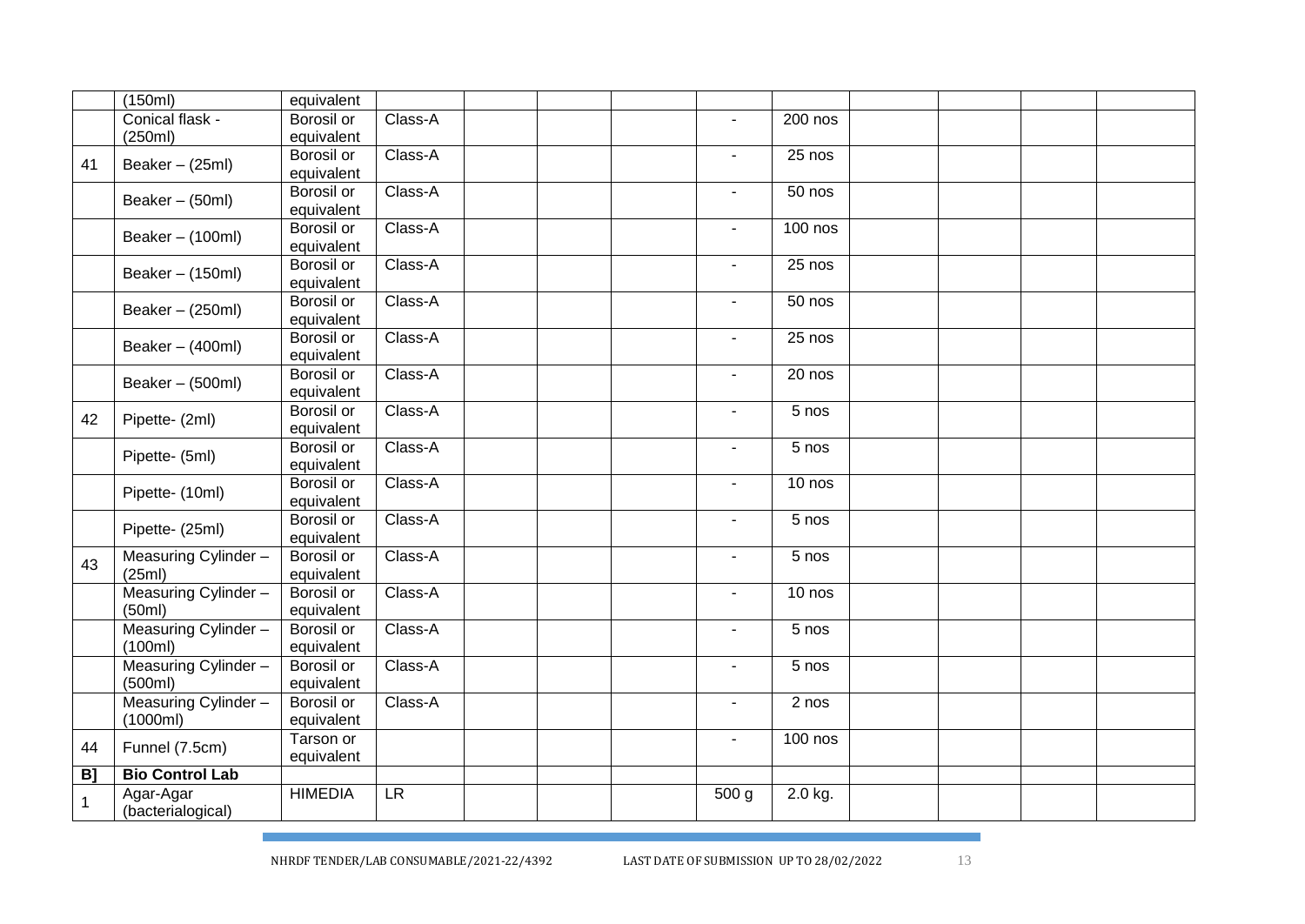|                |                            | Rankem                         |                      |  | 500 <sub>g</sub>   | $2.0$ kg.    |  |  |
|----------------|----------------------------|--------------------------------|----------------------|--|--------------------|--------------|--|--|
|                |                            | Qualigence                     |                      |  | 500 <sub>g</sub>   | $2.0$ kg.    |  |  |
|                |                            | CDH                            |                      |  | 500 <sub>q</sub>   | $2.0$ kg.    |  |  |
|                |                            | Ranbaxy                        |                      |  | 500 g              | $2.0$ kg.    |  |  |
| $\overline{2}$ | Beef extract powder        | <b>HIMEDIA</b>                 | LR                   |  | 500 g              | $2.0$ kg.    |  |  |
|                |                            | Rankem                         |                      |  | 500 <sub>q</sub>   | $2.0$ kg.    |  |  |
|                |                            | Qualigence                     |                      |  | 500 <sub>q</sub>   | $2.0$ kg.    |  |  |
|                |                            | <b>CDH</b>                     |                      |  | 500 <sub>g</sub>   | $2.0$ kg.    |  |  |
|                |                            | Ranbaxy                        |                      |  | 500 g              | $2.0$ kg.    |  |  |
| 3              | Peptone<br>bacterialogical | <b>HIMEDIA</b>                 | LR                   |  | 500 g              | 2.0 kg.      |  |  |
|                |                            | Rankem                         |                      |  | 500 <sub>g</sub>   | 2.0 kg.      |  |  |
|                |                            | Qualigence                     |                      |  | $\overline{500}$ g | $2.0$ kg.    |  |  |
|                |                            | <b>CDH</b>                     |                      |  | 500 <sub>g</sub>   | 2.0 kg.      |  |  |
|                |                            | Ranbaxy                        |                      |  | 500 <sub>q</sub>   | $2.0$ kg.    |  |  |
| $\overline{4}$ | Sodium chloride            | Rankem                         | AR Grade             |  | 500 <sub>q</sub>   | 2.0 kg.      |  |  |
|                |                            | Qualigence                     | <b>AR Grade</b>      |  | 500 <sub>q</sub>   | 2.0 kg.      |  |  |
|                |                            | CDH                            | AR Grade             |  | 500 <sub>g</sub>   | 2.0 kg.      |  |  |
|                |                            | Ranbaxy                        | <b>AR Grade</b>      |  | 500 <sub>g</sub>   | 2.0 kg.      |  |  |
| 5              | Laboline                   | Rankem                         | <b>AR Grade</b>      |  | 5.0 lit            | 20.0 ltr.    |  |  |
|                |                            | Qualigence                     | <b>AR Grade</b>      |  | $5.0$ lit          | 20.0 ltr.    |  |  |
|                |                            | CDH                            | <b>AR Grade</b>      |  | $5.0$ lit          | 20.0 ltr.    |  |  |
|                |                            | Ranbaxy                        | <b>AR Grade</b>      |  | $5.0$ lit          | 20.0 ltr.    |  |  |
| 6              | Cotton bundle              | General                        | General              |  | 500 <sub>g</sub>   | 50<br>bundle |  |  |
| $\overline{c}$ | <b>PRA Lab</b>             |                                |                      |  |                    |              |  |  |
| 1              | Methanol                   | J.T. Baker<br>or<br>equivalent | <b>HPLC</b><br>Grade |  | $4.0$ lit          | 400 Ltr      |  |  |
| $\overline{c}$ | <b>Ethyl Acetate</b>       | J.T. Baker<br>or<br>equivalent | <b>HPLC</b><br>Grade |  | 4.0 lit            | 64 Ltr.      |  |  |
| 3              | Acetone                    | Rankem                         | <b>AR Grade</b>      |  | $2.5$ lit          | 175 Ltr.     |  |  |
|                |                            | Qualigence                     | <b>AR Grade</b>      |  | $2.5$ lit          | 175 Ltr.     |  |  |
|                |                            | <b>CDH</b>                     | <b>AR Grade</b>      |  | $2.5$ lit          | 175 Ltr.     |  |  |
|                |                            | Ranbaxy                        | <b>AR Grade</b>      |  | $2.5$ lit          | 175 Ltr.     |  |  |
|                |                            | J.T. Baker                     | <b>HPLC</b>          |  | $4.0$ lit          | 85 Ltr.      |  |  |
| 4              | Acetonitrile               | or<br>equivalent               | Grade                |  |                    |              |  |  |
|                |                            |                                |                      |  |                    |              |  |  |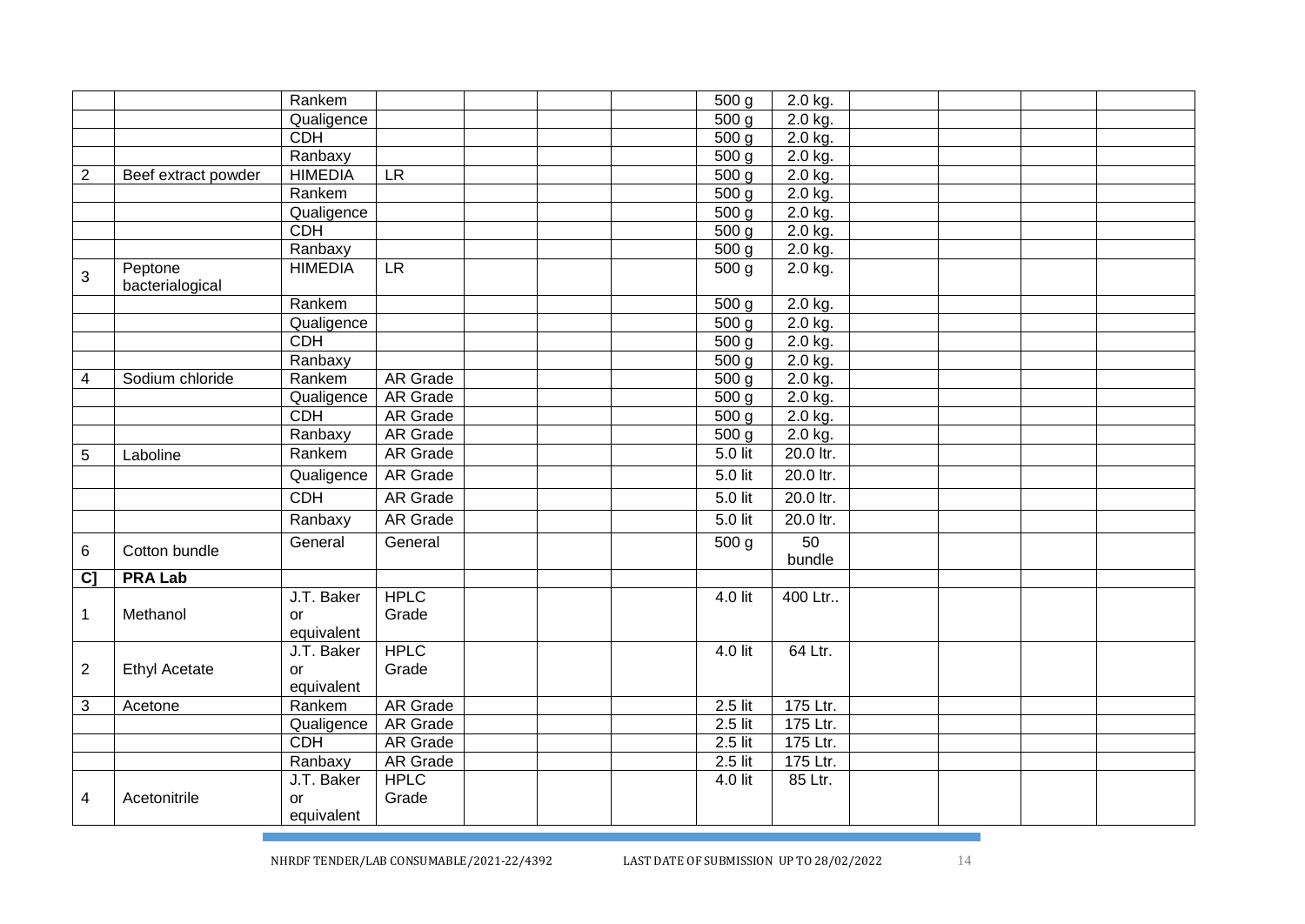| 5  | Dichloromethane                         | Rankem     | AR Grade        |  | 2.5 lit            | 25 Ltr.           |  |  |
|----|-----------------------------------------|------------|-----------------|--|--------------------|-------------------|--|--|
|    |                                         | Qualigence | <b>AR Grade</b> |  | $2.5$ lit          | 25 Ltr.           |  |  |
|    |                                         | <b>CDH</b> | <b>AR Grade</b> |  | $2.5$ lit          | 25 Ltr.           |  |  |
|    |                                         | Ranbaxy    | <b>AR Grade</b> |  | $2.5$ lit          | 25 Ltr.           |  |  |
| 6  | <b>Hydrochloric Acid</b>                | Rankem     | <b>AR Grade</b> |  | $2.5$ lit          | 30 Ltr.           |  |  |
|    |                                         | Qualigence | <b>AR Grade</b> |  | $2.5$ lit          | 30 Ltr.           |  |  |
|    |                                         | <b>CDH</b> | <b>AR Grade</b> |  | $2.5$ lit          | 30 Ltr.           |  |  |
|    |                                         | Ranbaxy    | <b>AR</b> Grade |  | $2.5$ lit          | 30 Ltr.           |  |  |
| 7  | Formic Acid                             | Rankem     | <b>AR Grade</b> |  | $500$ ml           | 1.5 Ltr.          |  |  |
|    |                                         | Qualigence | <b>AR Grade</b> |  | 500 ml             | 1.5 Ltr.          |  |  |
|    |                                         | <b>CDH</b> | <b>AR Grade</b> |  | $500$ ml           | 1.5 Ltr.          |  |  |
|    |                                         | Ranbaxy    | <b>AR Grade</b> |  | $500$ ml           | 1.5 Ltr.          |  |  |
| 8  | Iso-octane                              | Rankem     | <b>AR Grade</b> |  | 2.5 lit            | 20 Ltr.           |  |  |
|    |                                         | Qualigence | <b>AR Grade</b> |  | $2.5$ lit          | 20 Ltr.           |  |  |
|    |                                         | <b>CDH</b> | <b>AR Grade</b> |  | $2.5$ lit          | 20 Ltr.           |  |  |
|    |                                         | Ranbaxy    | <b>AR Grade</b> |  | $2.5$ lit          | 20 Ltr.           |  |  |
| 9  | <b>Primary Seconadry</b><br>Amine (PSA) | Thermo     |                 |  | $100$ gm           | 600 gm            |  |  |
|    |                                         | Rankem     |                 |  | 100 gm             | 600 gm            |  |  |
|    |                                         | Qualigence |                 |  | 100 gm             | 600 gm            |  |  |
|    |                                         | <b>CDH</b> |                 |  | 100 gm             | 600 gm            |  |  |
|    |                                         | Ranbaxy    |                 |  | 100 gm             | 600 gm            |  |  |
| 10 | <b>Isopropyl Alcohol</b>                | Rankem     | AR Grade        |  | 2.5 lit            | 15 Ltr            |  |  |
|    |                                         | Qualigence | AR Grade        |  | 2.5 lit            | 15 Ltr            |  |  |
|    |                                         | <b>CDH</b> | AR Grade        |  | $2.5$ lit          | 15 Ltr            |  |  |
|    |                                         | Ranbaxy    | <b>AR Grade</b> |  | $2.5$ lit          | 15 Ltr            |  |  |
| 11 | Stannous Chloride                       | Rankem     | <b>AR Grade</b> |  | 500 <sub>q</sub>   | $1$ kg            |  |  |
|    |                                         | Qualigence | <b>AR Grade</b> |  | 500 <sub>g</sub>   | $1$ kg            |  |  |
|    |                                         | <b>CDH</b> | <b>AR Grade</b> |  | 500 <sub>g</sub>   | $\overline{1}$ kg |  |  |
|    |                                         | Ranbaxy    | <b>AR Grade</b> |  | $\overline{500}$ g | $1$ kg            |  |  |
| 12 | Sodium Sulphate                         | Rankem     | <b>AR Grade</b> |  | 500 <sub>g</sub>   | $45$ kg           |  |  |
|    |                                         | Qualigence | <b>AR Grade</b> |  | 500 <sub>q</sub>   | $45$ kg           |  |  |
|    |                                         | <b>CDH</b> | <b>AR Grade</b> |  | 500 <sub>q</sub>   | $45$ kg           |  |  |
|    |                                         | Ranbaxy    | <b>AR Grade</b> |  | 500 <sub>g</sub>   | $45$ kg           |  |  |
|    |                                         | Tarson or  | $\mathbf{r}$    |  | 500                | 20 box            |  |  |
| 13 | Centrifuge Tube- 2 ml                   | equivalent |                 |  | No/pack            |                   |  |  |
|    | Centrifuge Tube- 15                     | Tarson or  |                 |  | 24                 | 20 box            |  |  |
|    | ml                                      | equivalent |                 |  | no/pack            |                   |  |  |
|    | Centrifuge Tube-50                      | Tarson or  | $\mathbf{r}$    |  | $\overline{24}$    | 20 box            |  |  |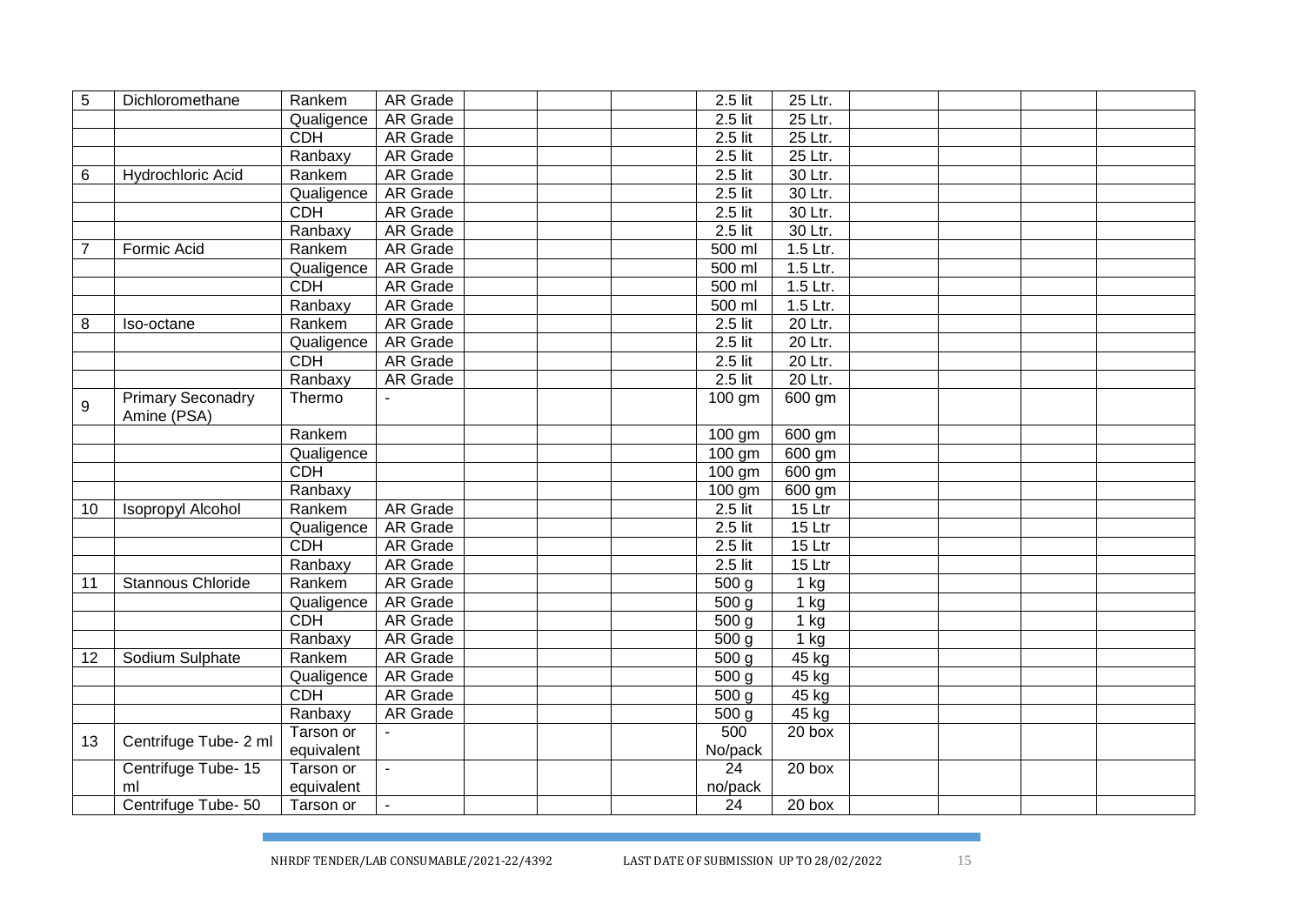|    | ml                    | equivalent        |                          |  | no/pack        |                |  |  |
|----|-----------------------|-------------------|--------------------------|--|----------------|----------------|--|--|
|    | Disposal Syringe - 1  | General           |                          |  |                | 10000          |  |  |
| 14 | ml                    |                   |                          |  |                | <b>Nos</b>     |  |  |
|    | Disposal Syringe - 2  | General           |                          |  | ٠              | 10000          |  |  |
| 15 | ml                    |                   |                          |  |                | <b>Nos</b>     |  |  |
| 16 | Disposal Syringe - 5  | General           | $\overline{\phantom{0}}$ |  | $\blacksquare$ | 10000          |  |  |
|    | ml                    |                   |                          |  |                | <b>Nos</b>     |  |  |
| 17 | Disposal Syringe - 10 | General           | $\overline{\phantom{a}}$ |  | $\blacksquare$ | 10000          |  |  |
|    | ml                    |                   |                          |  |                | Nos            |  |  |
| 18 | <b>Nitrile Gloves</b> | Tarson or         |                          |  | 100            | 125 Box        |  |  |
|    |                       | equivalent        |                          |  | No/pack        |                |  |  |
| 19 |                       | Tarson or         |                          |  | 500            | 30 Box         |  |  |
|    | Micro Tips -1 ml      | equivalent        |                          |  | No/Pack        |                |  |  |
|    | Micro Tips -0.2 ml    | Tarson or         |                          |  | 1000           | 30 Box         |  |  |
|    |                       | equivalent        |                          |  | No/Pack        |                |  |  |
| 20 | Syringe Filter-0.22   | General           | L,                       |  | 100            | 50 Box         |  |  |
|    | μm                    |                   |                          |  | No/pack        |                |  |  |
| 21 | $C-18$                | Thermo or         | $\blacksquare$           |  | 100 gm/        | 300 gm         |  |  |
|    |                       | equivalent        |                          |  | pack           |                |  |  |
| 22 | Plastic Bottle-500 ml | Tarson or         |                          |  |                | <b>500 Nos</b> |  |  |
|    | (Narrow mouth)        | equivalent        |                          |  |                |                |  |  |
| 23 | Plastic Bottle-500 ml | Tarson or         |                          |  | ٠              | <b>500 Nos</b> |  |  |
|    | (Wide mouth)          | equivalent        |                          |  |                |                |  |  |
| 24 | Micropipette -1 ml    | Thermo or         |                          |  | ٠              | 2 Nos          |  |  |
|    |                       | equivalent        |                          |  |                |                |  |  |
| 25 | Glass Vials-1.5 ml    | <b>Borosil or</b> |                          |  | 100            | 1200           |  |  |
|    | (HPLC vial clear)     | equivalent        |                          |  | No/pack        | Vials          |  |  |
| 26 | Glass Vials-1.5 ml    | Borosil or        |                          |  | 100            | 1200           |  |  |
|    | (Amber colour)        | equivalent        |                          |  | No/pack        | <b>Vials</b>   |  |  |
| 27 | Glass Vial -10.0 ml ( | Borosil or        |                          |  | 100            | 500            |  |  |
|    | Amber colour)         | equivalent        |                          |  | No/pack        | vials          |  |  |

Tenderer may enclose separate sheets for other rate/specification.